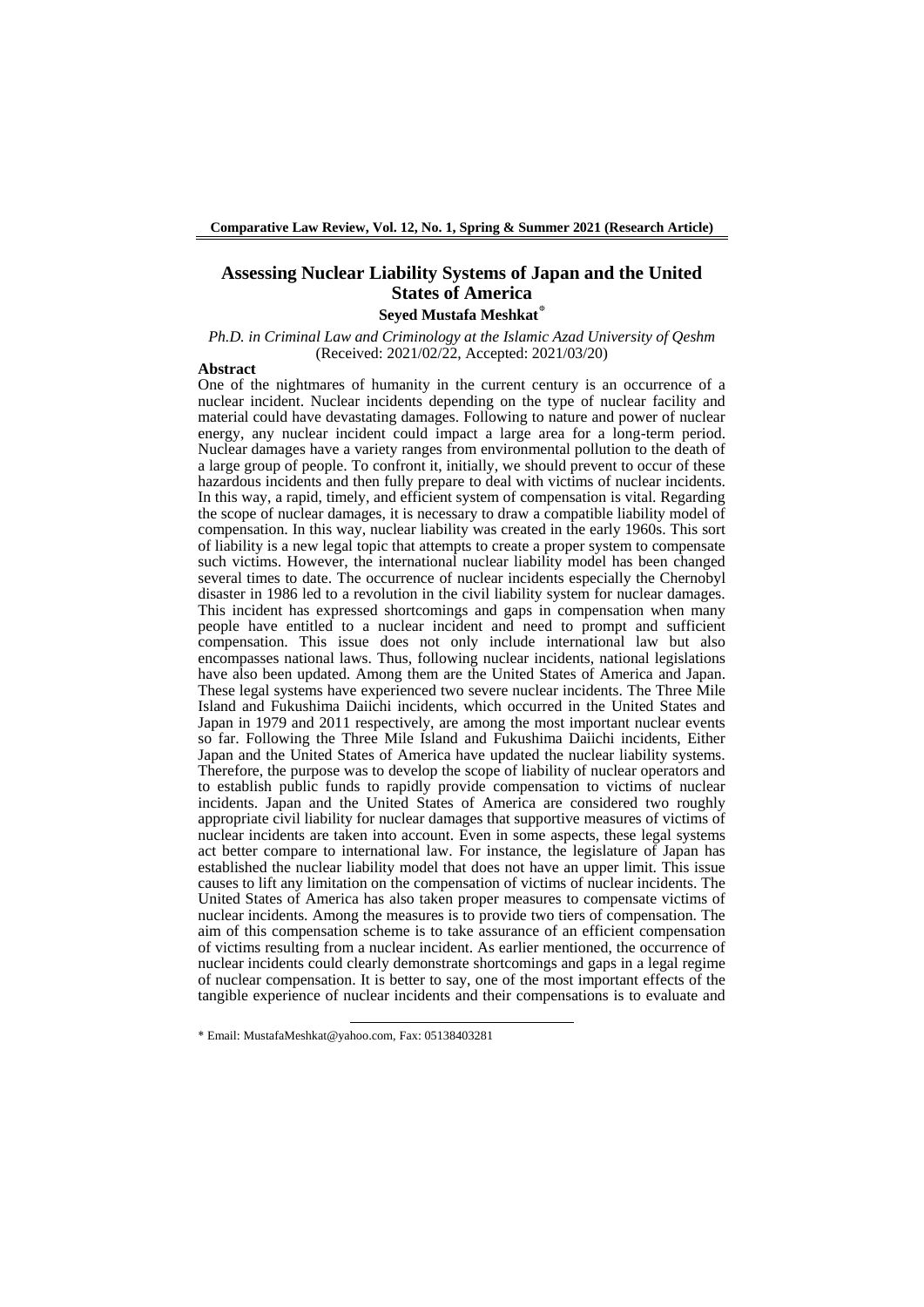test the civil liability system resulting from nuclear incidents. In other words, the occurrence of such incidents can better answer the question of whether the existing liability system has been compatible with the severity of such incidents and damages. It is clear that such analyzes and assessments could lead to the identification of a framework for a civil liability system compatible with nuclear damages in countries such as Iran, which are deprived of such systems. Such countries that have not yet experienced a nuclear incident have the opportunity to establish a compensation model with a minimum of shortcomings and gaps. However, this paper attempts to explore the legislative systems of Japan and the Federal of the United States of America and along with that to determine and evaluate the impact of the Three Mile Island and Fukushima Daiichi incidents on the nuclear civil liability system by relying on a descriptive-analytical study method in order to finally establish dimensions of the liability system compatible with the type and amount of nuclear damage (huge damage).

#### **Keywords**

Nuclear incident, nuclear liability, exclusive liability, massive damage, compensation and liability compatible with damage.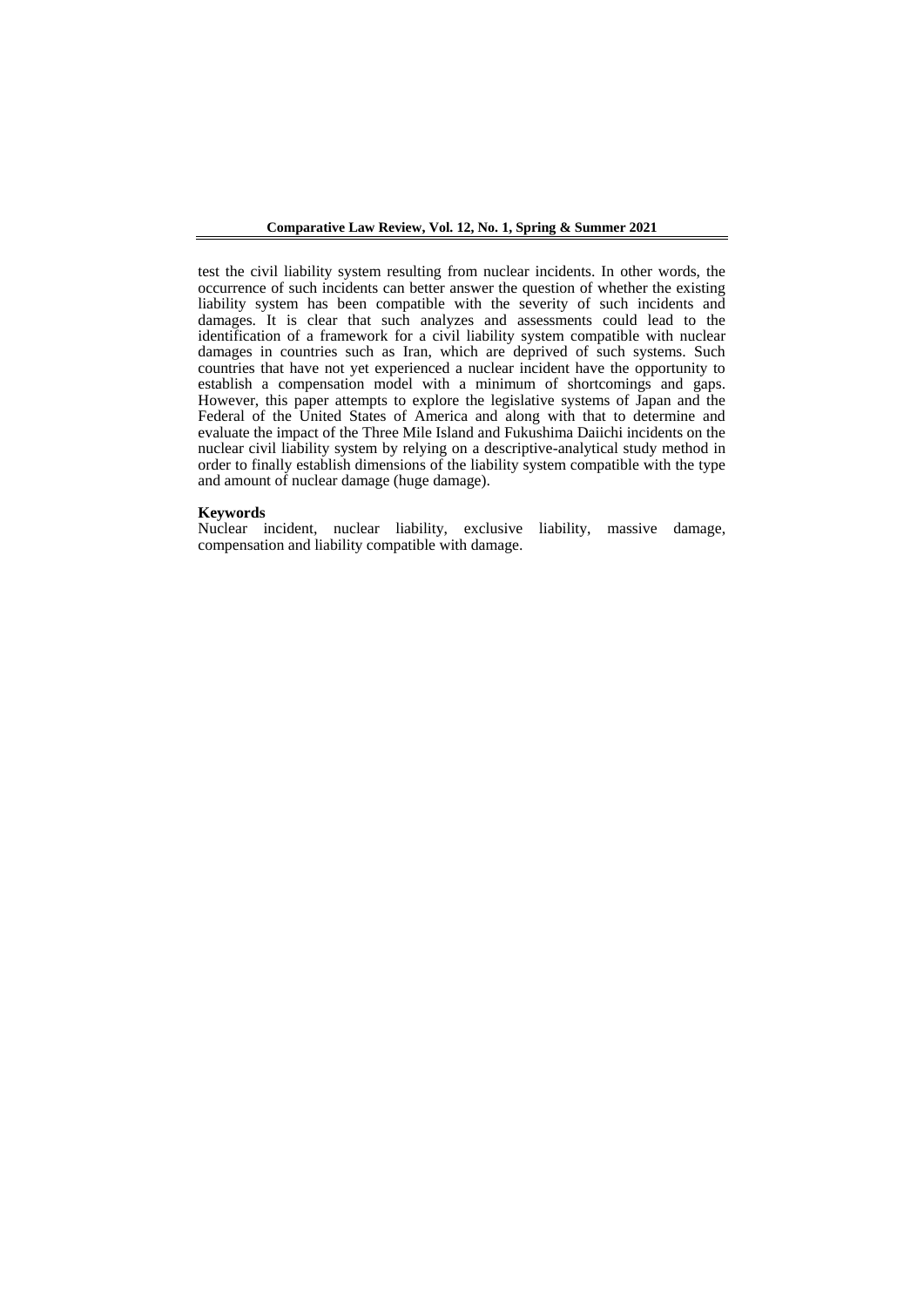مطالعات حقوق تطبیقی دورۀ ١٢، شمارۀ ١ بهار و تابستان 1400 صفحات ٣٣١ تا ٣۴٩ (علمی - پژوهشی) **ارزیابی سامانۀ مسئولیت هستهای ژاپن و ایاالت متحدۀ امریکا**

> **سید مصطفی مشکات**  دانش آموختهٔ دکتری حقوق کیفری و جرم شناسی دانشگاه آزاد قشم (تاریخ دریافت: ۱۳۹۹/۱۲/۲۰، تاریخ پذیرش: ۱۳۹۹/۱۲/۳۰)

# **چکیده**

حوادث تریمایل آیلند و فوکوشیما که به ترتیب در سالهای ۱۹۷۹ و ۲۰۱۱ در ایـالات متحـدۀ امریکا و ژاپن اتفاق افتاد تاکنون در شمار مهمترین حوادث هستهای تاریخ بهحسـاب مـیآینـد. در این میان، یکی از مهمترین آثـار ناشـی از تجربـهٔ ملمـوس چنـین حـوادثی و در پـی آن، جبـران خسارت ناشی از آن ها به ارزیـابی و آزمـایش نظـام مسـئولیت مـدنی ناشـبی از حـوادث هســتهای منصرف می شود. به عبارت روشن تر، وقوع چنین حوادثی بهتر می تواند به این پرسش پاسـخ دهـد که آیا نظام مسئولیتی موجود با چنین حوادث و خسارتهایی سازگار بوده اسـت یــا خیــر. آشــکار است که چنین کاوشها و ارزیابیهایی مـی توانـد بـه شناسـایی چـارچوب یـک نظـام مسـئولیتی متناسب با خسارت هستهای در کشورهایی همچون ایـران کـه از چنـین سـامانهای بـی.بهـرهانـد، بینجامد. به هر روی، در طی جستار حاضر تلاش بر آن است تا با اتکا به روش مطالعـهٔ توصـیفی-تحلیلی، همگام با کاوشی در نظامهای قانونگذاری ژاپن و فدرال ایالات متحدۀ امریکا به تعیـین و ارزیابی تأثیر حوادث تریمایل آیلند و فوکوشیما بر سامانهٔ مسـئولیت مـدنی هسـتهای بـهموجـب نظامهای تقنینی یادشده مبادرت شود تا سرانجام به ترسیم ابعـاد سـنجیدهای از نظـام مسـئولیت متناسب با نوع و میزان خسارتهای هستهای (اَبَر خسارت) پرداخته شود.

# **واژگان کلیدی**

اَبَر خسارت، جبران خسارت، حادثهٔ هستهای، مسئولیت هستهای، مسئولیت اختصاصی.

Email: MustafaMeshkat@yahoo.com 05138403281 فکس

1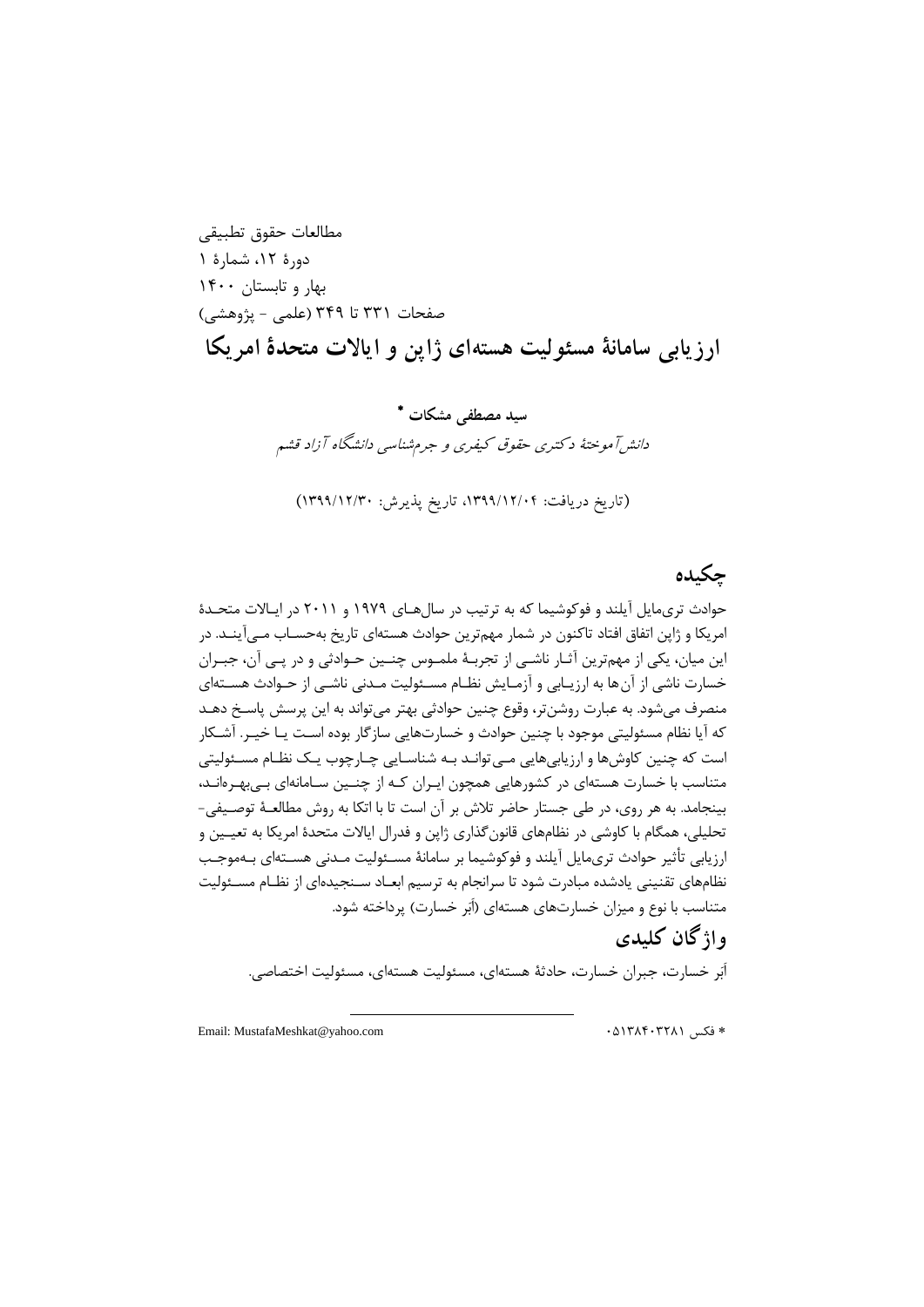### **مقدمه**

با کشف انرژی هستهای (Nuclear energy) در نیمهٔ نخست قرن بیستم میلادی و بهدنبـال آن، بهرهبرداری روزافزون از آن در ابعاد متنوع، احتمال وقوع حادثهٔ هسـتهای و ایجـاد خسـارت در مقیاس وسیعی از جامعه بهطور قابل ملاحظهای افزایش پیدا کرده است.

به بیانی روشنتر، ماهیت انرژی هسـتهای بـهگونـهای اسـت کـه وقـوع هرگونـه حادثـه در تأسیسات و یا تجهیزات هستهای می تواند به تولید خسارتهای کهوبیش سـنگین در قلمـرو جغرافیایی گستردهای (اَبَـر خســارت= Massive damage) منجـر شــود. همــین موضــوع نشــان میدهد که خسارتهای هستهای (Nuclear damages) از منظر نوع (خواص پرتوزایی) و میزان (دربردارندۀ مقیاس گستردهای از مناطق جغرافیایی) با سـایر انـواع خسـارت تمایزهـای بـارز و اساسی دارد. جدا از خسارتهای مادی، خسارت هستهای واردشـده بـه سـلامتِ افـراد در گـذر زمان آثار خود را نشان میدهد. این مسئله به دلیل آثار زیانبار مواد پرتـوزا اسـت کـه در کنـار انفجار هستهای، ماهیت خسارتهای هستهای را تشکیل مے دهد.

با این اوصاف در همان اوایل کشف انرژی هستهای، کنش گران حقوق بینالملل با درک وجـود تمایزهای آشکار میان خسارت هستهای با سایر انـواع خسـارت بـهدنبـال ایجـاد نظـام مسـئولیتی متناسب و مخصوص بودند. این موضوع در اوایل دههٔ ۶۰ قرن بیستم میلادی جامهٔ عمل پوشـید و کنوانسیون پاریس به مرحلهٔ تدوین رسید. این فرایند با تصویب کنوانسیونهای بـینالمللـی دیگـر تاکنون ادامه پیدا کرده است. البته در این میـان، وقـوع حادثـهٔ چرنوبیـل (Chernobyl) در سـال ۱۹۸۶، نظام مسئولیت بین|لمللی هستهای را متحول ساخت؛ چراکـه وقــوع ایــن حادثــه برخــی از کاستی ها و نارسایی های کنوانسیون های بین|لمللی موجود را نشان داد.

چنین تحولاتی در سطح برخی از نظامهای قانون گذاری ملی که حوادث هستهای کموبـیش شدیدی را تجربه کردند نیز مشاهده میشود. در این خصوص، ایالات متحدۀ امریکا و ژاپن قابل ذکر هستند که به ترتیب شاهد وقوع حوادث تریمایل آیلند (Three Mile Island) و فوکوشیما (Fukushima) در سالهای ۱۹۷۹ و ۲۰۱۱ در سرزمینهای خود بودنـد. ایــن تحـولات کـه در مسیر جبران خسارت سریع قربانیان ناشی از حوادث هستهای اتخـاذ شـده اسـت ابعـاد سـامانهٔ مسئولیتی سنجیده و کاربردمحوری را در عرصهٔ حقوق مسـئولیت مـدنی هسـتهای بـه تصـویر می کشد و در نتیجه، افقهای نوینی را در این حوزه آشکار می سازد. از طرف دیگر، شناسـایی و بررسی این تحولات بهمنظـور گـزینش و اجـرای نظـام مسـئولیتی روزآمـد و کـارا بـرای سـایر نظامهای قانون گذاری مانند ایران که از سامانهای متناسب در حوزۀ مسـئولیت مـدنی ناشــی از خسارت هستهای برخوردار نیستند، سازنده قلمداد می شود.

در حقیقت، پرسش اصلی که این تحقیق بهدنبال پاسخگویی به آن است بـه ایـن موضـوع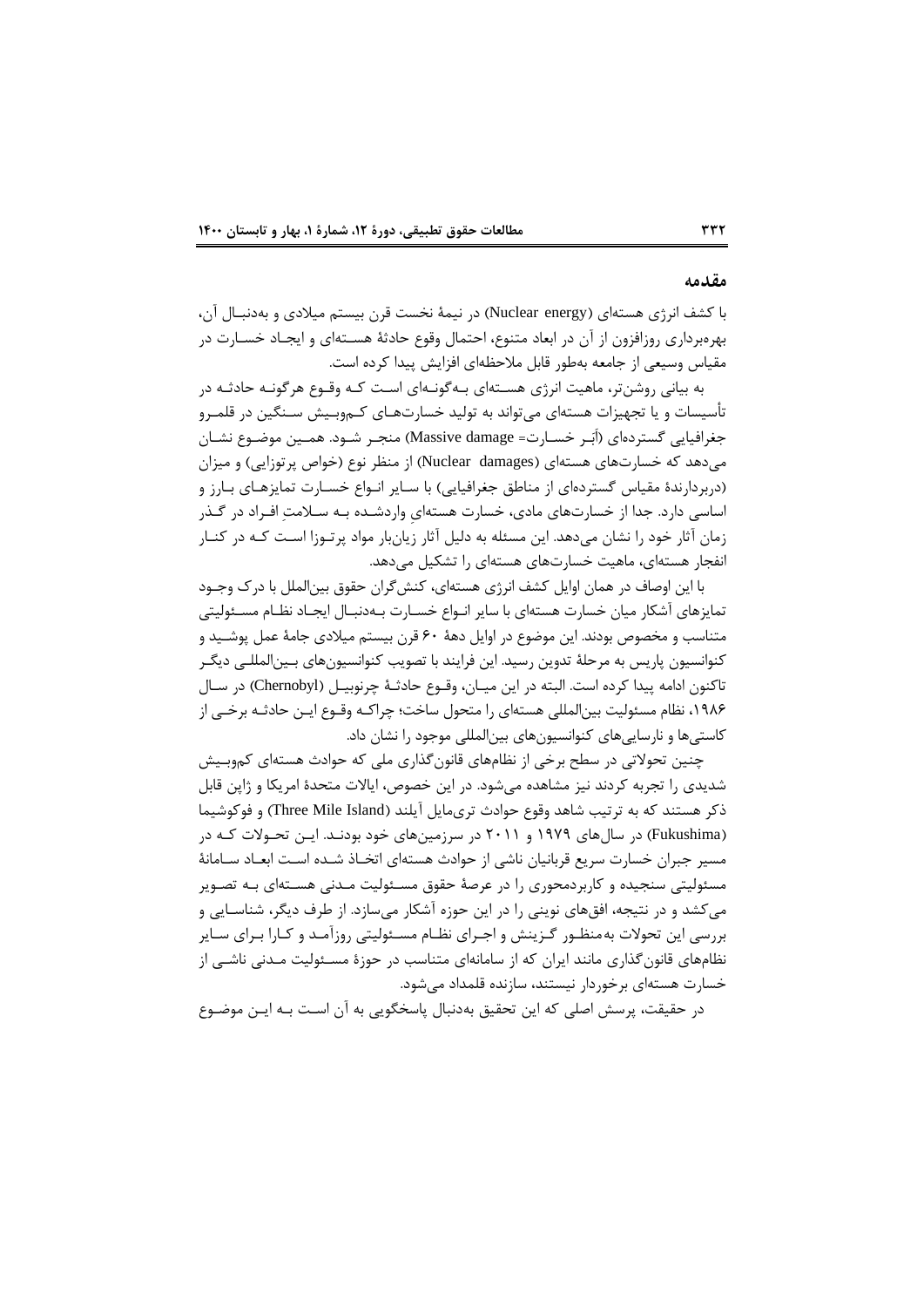منصرف میشود که ابعاد نظام مسئولیتی متناسب و کاربردمحور در حـوزۀ مسـئولیت ناشـی از جبران خسارت هستهای از چه قرار است؟ در مقام پاسخ بـهعنــوان فرضــيه، گفتنــی اســت کــه برقراری نظام مسئولیت محض و انحصاری، شناسایی حـقّ مراجعـه، اسـتفاده از مکانیســمهـای متعدد تضمین جبران خسارت (از قبیـل بیمـه و صـندوق خسـارت همگـانی) و ایجـاد مراجـع اختصاصی رسیدگی در راستای تسریع و تسهیل جبران خسارت، در زمرۀ مهمترین ابعاد سامانۀ مستولیتی یادشده اسن

با این همه، در جستار حاضر تلاش بر آن است تا با اتکا به روش مطالعهٔ توصیفی- تحلیلے، در وهلهٔ اول به تعیین و بررسی خاستگاه مسئولیت مدنی هستهای در ابعاد بین|لمللــی مبــادرت شود و سپس با کاوشی در نظامهای قانونگذاری ژاپن و فدرال ایالات متحدۀ امریکا، به تبیین و ارزیابی آخرین تحولات سامانهٔ مسئولیت مدنی هستهای بـهدنبـال حـوادث تـریمایـل آیلنـد و فوکوشیما اقداس شود

# **.1 خاستگاه بینالمللی مسئولیت مدنی هستهای**

منظور از مسئولیت مدنی هستهای<sup>٬</sup>، نوعی از مسئولیت است که در مقابل خسارتهای ناشـی از حوادث هستهای موضوعیت پیدا میکند (بـا نگـاهی بـه مـادۀ ۳ کنوانسـیون پـاریس ۱۹۶۰ و همچنین مادۀ ۲ کنوانسیون وین ۱۹۶۳ پیرامون جبران خسارت هستهای).

در این مسیر، اصل مسئولیت ناشی از خسارتهای هستهای یا بهاختصار، اصل جبـران خســارت (Compensation principle) بهعنوان یک اصل حقوقی کلی، کموبیش مورد توجه تمامی نظامهـای حقوقی دنیا قرار گرفته است. بدین سان، اصل یادشده بر آن است که هر رفتار غیرقانونی که موجـب خسارت به دیگری شود، باید جبران گردد. این حکم ابعاد متنوعی را دربر می گیرد. بدیهی است کـه خسارتهای ناشی از فناوری هستهای نیز در ذیل دامنهٔ اصل پیش گفته قرار می گیرد.

آشکار اسن که اارژی هستهای بسته به عوامل متعددی میتوااد خسارتهای سنگینی را به اشخاص، امـوال و محـیط زیسـت وارد کنـد. در واقـع، بـا توجـه بـه اینکـه تـدابیر پیشـگیرانه (Preventive measures) نمی تواند بهطور کامل، زمینهٔ وقوع چنین خسارتهایی را ازبین ببرند، در زمرۀ الزاسهای حقوق هستهای آن اسن که دولنها تدابیری را بهمنمور تأمین خسارت کافی در مواجهه با یک حادثهٔ هستهای انشا نمایند. به عبارت دقیقتر، تجهیز و برقراری نظام حقــوقی مناسب بهمنظور جبران خسارتهای هستهای ایجاب میکند کـه تناسـب میـزان مسـئولیت بـا گسترۀ خسارتهای هستهای برقرار شود. منظور آن است که جبران خسارتهای هستهای بایـد با احتساب قدرت انرژی هستهای و گسترۀ خطرهای طولانیمدت آن درنظر گرفته شود.

<sup>1.</sup> Nuclear civil liability (EN), La Responsabilité Civile Nucléaire (FR).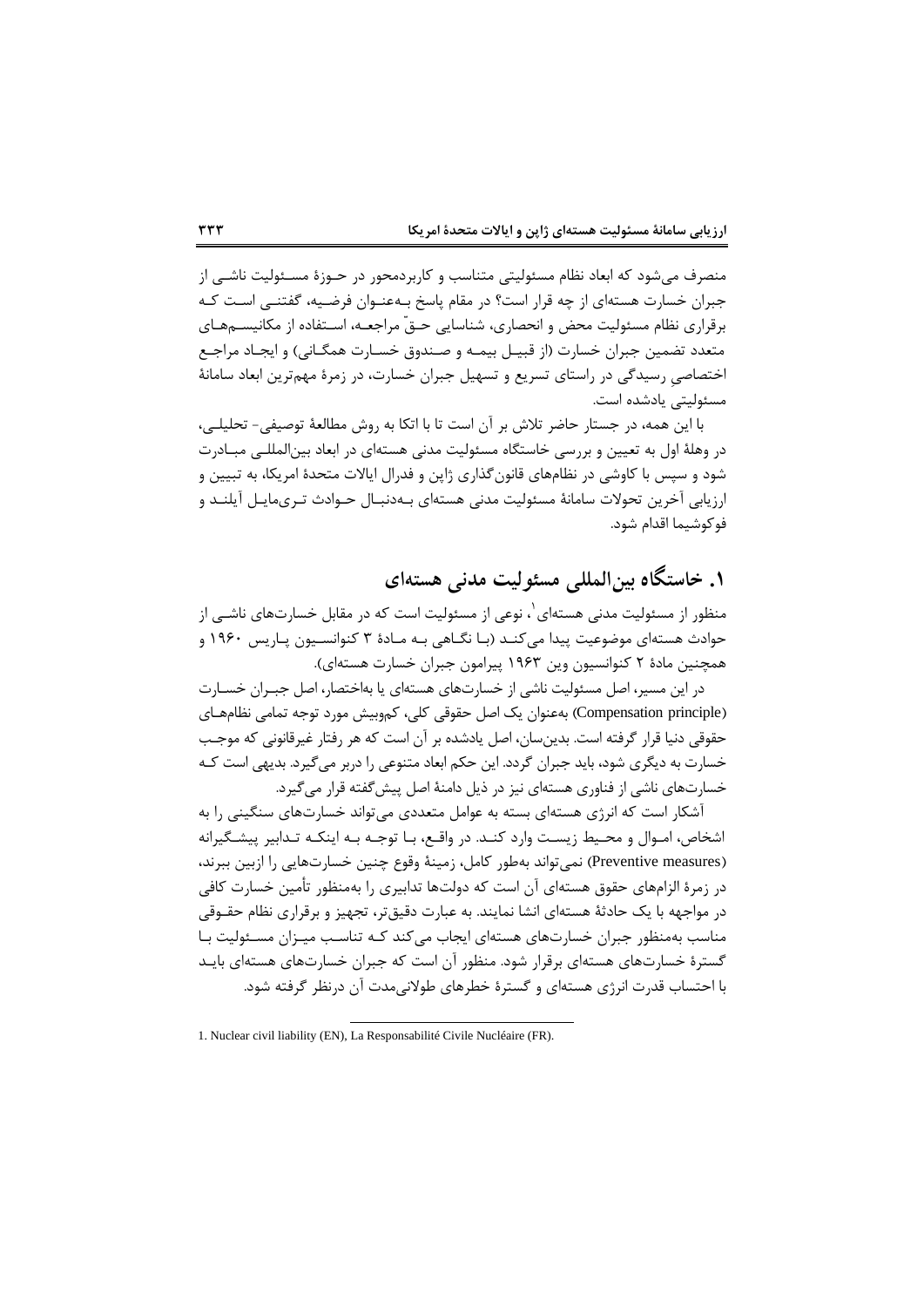در این راستا، قانون گذاران هریک از کشورهای دنیا برای انشـای مقـررات نـاظر بـر جبـران خسارت هستهای باید رویکرد متناسبی را اتخاذ کنند؛ اتخاذ نین رویکردی به آن علان اسان که نوع و گسترۀ خسارتهای انرژی هستهای نیز کموبیش خاص بهحساب می آید.

در حال حاضر، «بر اساس تمامی کنوانسیونهای بین|لمللی که در خصوص مسئولیت مدنی ناشی از خسارتهای هستهای بـه انشـا درآمـده و از قـدرت اجرایـی نیـز برخـوردار هسـتند خسارتهای بهوجودآمده از طریق در گیری نظامی (Armed conflict)، شورشها (Hostilities)، جنگ داخلی (Civil war) و قیام (Insurrection) از قلمرو خسارتهای هسـتهای قابـل جبـران استثنا شدهاند. در این خصوص، مرزبندی خسارتهای قابل جبران از غیرقابـل جبـران بـهطـور دقیقـی مشـخص شـده اسـت. از ایـن رو، خسـارتهـای ناشـی از تروریسـم داخـل در قلمـرو خسارتهای قابل جبران قرار میگیرد<sup>'</sup>. در ضمن، کنوانسیونهـا میـان خسـارتهـای ناشـی از یمنی (Safety) یا امنیت (Security) هستهای تفـاوت قائـل نشــده <sup>۲</sup> و هـر دوی آنهـا را قابـل جبران میدانند. به این ترتیب، در هریک از موارد یادشده، شخص بهرهبـردار بـهطـور محـض و ااحصاری از مستولین برخوردار اسن« (1 2016: ,McIntosh (

در مقطع کنونی، مهمترین کنوانسیونهای بینالمللی که در خصوص جبران خسارت ناشــ ، از فعالینهای هستهای به ااشا درآمده اسن، به ترتیب زیر فهرسن میشواد:

- الف) کنوانسیون پاریس ناظر بر مسئولیت شخص ثالث در زمینهٔ انـرژی هســتهای ۱۹۶۰ ؓ و 4 پروتکل تکمیلی بروکسل 1963 ؛ ب) کنوانسیون وین ناظر بر مسئولیت مدنی در قبال خسارت هستهای ۱۹۶۳<sup>م</sup>؛ پ) پروتکل مشترک در خصوص اجرای کنوانسیون وین و پاریس ۱۹۸۸ <sup>۶</sup>،
- 1 در حقیقن، با التفات به عدس اشارۀ خاص به تروریسم در اسناد بینالمللیِ پیرامون مستولین ااشی از خسارتهای هستهای، خسارتهای ناشی از تروریسم نیز قابل جبران شناخته میشوند. به عبارت دقیقتر، خسارتهای ناشی از تروریسم مشروط بر اینکه به شکل یکی از استثناهای معرفیشده مثل قیام ارتکاب پیدا نکند، در پوشش (Coverage) خسارتهای قابل جبران جای میگیرند.

3. Paris Convention on Third Party Liability in the Field of Nuclear Energy. To see this convention, refer to the following link:

https://www.oecd-nea.org/law/nlparis\_conv.html (Accessed: 22 April 2019)

1

4. Brussels Supplementary Convention to the Paris Convention on Third Party Liability in the Field of Nuclear Energy. In order to see this convention, refer to the following link:

۲. بر این اساس، تفاوتی ندارد که خسارتهای هستهای ناشی از عدم بهکارگیری پادمانهای ایمنی یا محصول فعالینهای تروریستی باشد

https://www.oecd-nea.org/law/brussels-supplementary-convention.html (Accessed: April 22, 2019) 5. Vienna Convention on Civil Liability for Nuclear Damage. In order to see this convention, refer to the following link: https://www-pub.iaea.org/MTCD/Publications/PDF/Pub1279\_web.pdf (Accessed: 22 April 2019)

<sup>6.</sup> The 1988 Joint Protocol Relating to the Application of the Vienna Convention and the Paris Convention. To see this convention, refer to the following link

https://www-pub.iaea.org/MTCD/Publications/PDF/Pub1593\_web.pdf (Accessed: 22 April 2019)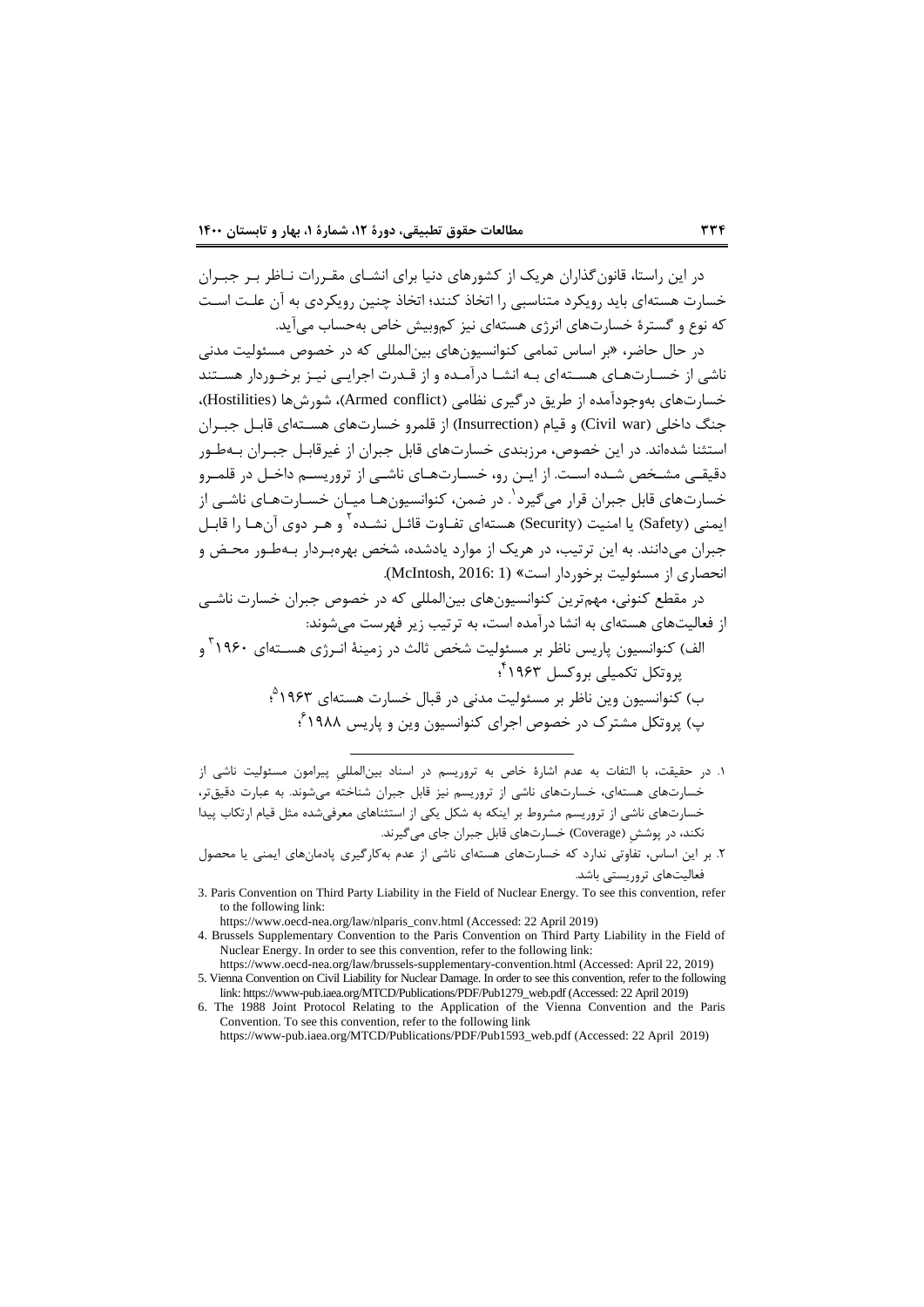ت) پروتکل اصلاحی کنوانسیون وین ۱۹۹۷<sup>٬</sup>؛ ث) کنوانسیون وین ناظر بر جبران خسارت تکمیلی در قبال خسارت هستهای ۱۹۹۷<sup>۲</sup>؛ ج) پروتکل اصلاحی پاریس <sup>۳</sup>، و پروتکل اصلاحی بروکسل ۲۰۰۴ ٔ (هنوز قدرت اجرایی پیـدا نک ده است). همانطور که پینتر مالحمه شد، مستولین مدای مربوط به خسارتهای هستهای موضوع کنوانسیونهای متعددی را تشکیل می،دهد. این موضوع حـاکی از آنسـت کـه نظـام مسـئولیت مدنی یادشده نزد کنش گران حقوق بین الملل از اهمیت بالایی برخوردار است.

اگرچه اسناد بینالمللی راجع به جبران خسارت هستهای متعدد است، امـا همگــ آن ها کموبیش از قواعد مشترکی پیروی میکنند؛ در این مسیر، ابعاد مشـترک بـینالمللـی نـاظر بـر مستولین هستهای به ترتیب زیر تبیین و معرفی میشواد:

- مستولین محض )liability Strict)؛
- مستولین ااحصاری بهرهبردار )liability Exclusive)؛
	- $(Right of recourse)$  ) شناسایی حق مراجعه)؛
	- ؛(Limited liability in amount( محدود مستولین -
- مرور زمان مستولین )محدودین زماای( )time in liability Limited)؛
- صالحین ااحصاری دادگاه محل ایراد خسارت )jurisdiction Exclusive)؛
	- $\epsilon$  امنیت مالی (Financial security).

پس از آگاهی کموبیش کاملی که نسبت به مفهوم و خاستگاه بین|لمللی مسـئولیت مـدنی ناشی از خسارتهای هستهای بهدست آمـد، حـال نوبـت آن فـرا رسـیده اسـت تـا بـه ارزیـابی نظامهای قانون گذاری ملی، یعنی ژاپن و ایالات متحدۀ امریکا، در حوزۀ نظام مسئولیتی یادشده مبادرت شود

# **.2 مسئولیت مدنی هستهای در ژاپن**

ژاپن یکی از معدود کشورهایی اسن که بهدابال حادثا هساته ای باه وقاوع پیوساته در آن کشاور،

1

<sup>1.</sup> Protocol to Amend the Vienna Convention on Civil Liability for Nuclear Damage. To see this protocol, see the following link:

https://www.iaea.org/sites/default/files/infcirc566.pdf (Accessed: 22 April 2019)

<sup>2.</sup> Convention on Supplementary Compensation for Nuclear Damage (CSC). To see this instrument, see the following link:https://www.iaea.org/sites/default/files/infcirc567.pdf (Accessed: 22 April 2019)

<sup>3.</sup> Protocol to Amend the Paris Convention on Nuclear Third Party Liability. To see this instrument, see the following link: https://iea.uoregon.edu/treaty-text/2004-protocol-1960-thirdparty liabilityfieldnuclearenergyentxt (Accessed: 22 April 2019)

<sup>4.</sup> Protocol to Amend the Brussels Supplementary Convention. To see this protocol, see the following link: https://www.oecd-nea.org/law/brussels-supplementary-convention-protocol.html (Accessed: 22 April 2019)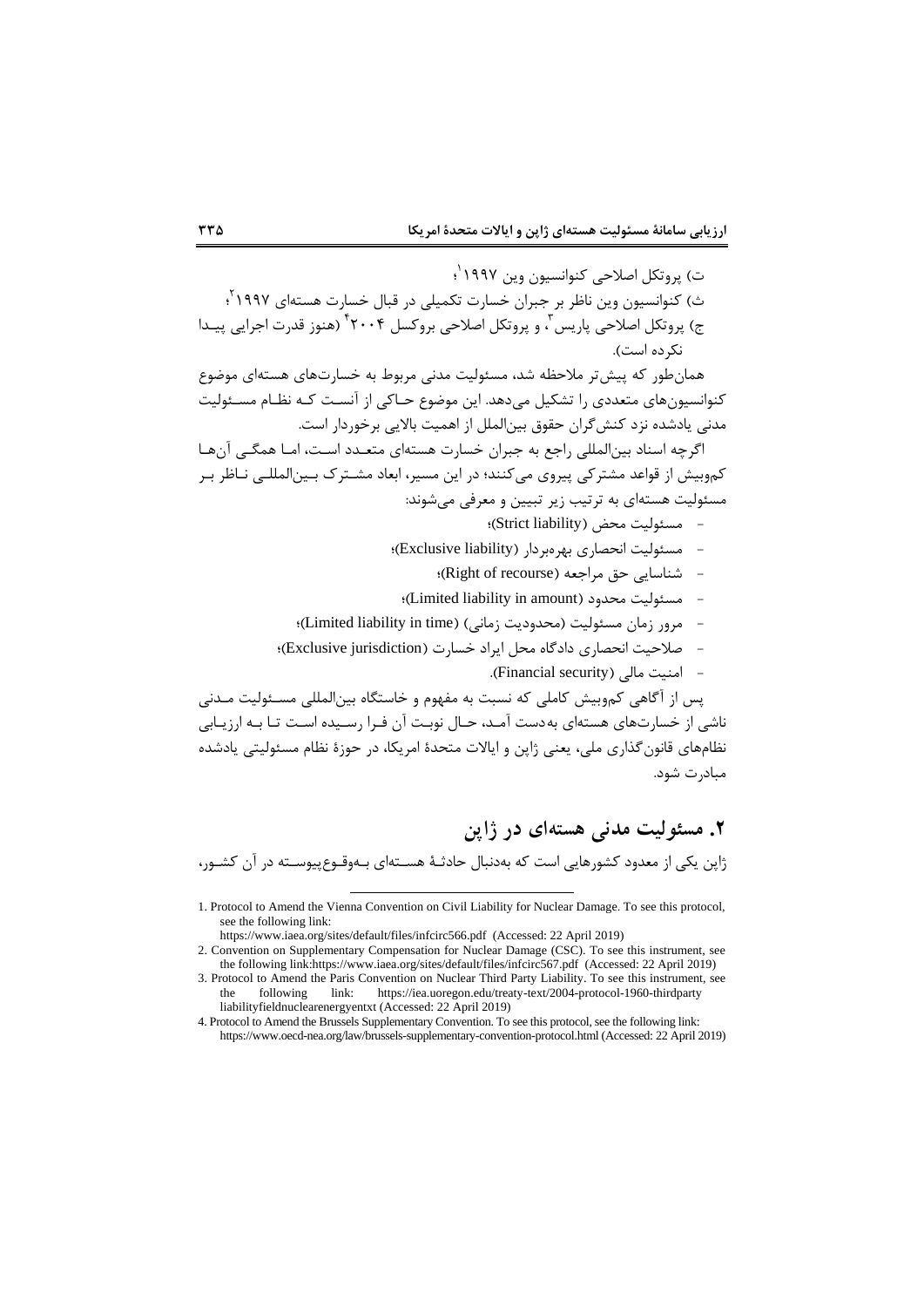تحولات مهمی را در زمینهٔ سامانهٔ مسئولیت مدنی هستهای بهوجود آورده است. در این راسـتا، در تاریخ ۱۱ مارس ۲۰۱۱، «مجموعهای از حوادث طبیعی<sup>٬</sup> منجر به ایراد مقادیر غیرقابل پـیش۱بینــی از خسارت به زیرساختها ازجمله به سه عدد از شش نیروگاه هسـتهای در فوکوشـیما و بـهدنبـال آن، پخش و آزادسازی مواد پرتوزا به محیط زیست شد. چنین آزادسازی غیرقابـل کنترلـی باعـث نگرانی مردم از خطرهای بالقوۀ سلامتی ناشی از درمعرض اشـعه قـرار گـرفتن شـد» ( ,Ahn et al 270 :2014). حادثهٔ یادشده از منظر مقیاس بین|لمللی حادثهٔ هستهای (INES) <sup>۲</sup> در سـطح هفــتم بهعنوان بالاترین رتبهٔ مقیاس لگاریتمی [شدیدترین سطح حوادث هستهای] جای میگیرد ّ <sup>-</sup>

با این مقدمه، آنچه بهعنوان نقطهٔ عطفی در سـامانهٔ مســئولیت مـدنی هســتهای در ژاپــز، قلمـداد میشود، وقوع حادثهٔ فوکوشیما در سال ۲۰۱۱ ٔ است کـه بـهموجـب آن، تحـولات مهمــی در ســامانهٔ مسئولیتی یادشده پدید آمد. در این خصـوص، تصـویب کنوانسـیون جبـران خسـارت تکمیلـی بـرای خسارت هستهای ۱۹۹۷ قابل اشاره است که پس از وقوع حادثهٔ یادشده مدنظر قرار گرفـت. همچنـین در راستای جبران خسارت سریع قربانیان ناشی از حوادث هستهای تحولات مهمی ایجاد شد.

ژاپن تا پیش از سال ۲۰۱۵، هـیچ *کـد*ام از اســناد بـین|لمللـی راجـع بـه مســئولیت ناشــی از خسارتهای هستهای را امضا و تصویب نکرده بود؛ با این همه، این موضـوع مـانع از تجهیـز نظـام قانون گذاری این کشور در زمینهٔ مسئولیت ناشی از خسارتهای هستهای نشد. در این بـاره گفتـه شده است، «اگرچه ژاپن [تا پیش از سال ۲۰۱۵] عضو هیچ *کد*ام از کنوانسیونهای ویـن نـاظر بـر مسئولیت مدنی در قبال خسارتهای هستهای و پاریس مربوط به مسئولیت هسـتهای نبـود ولـی نظام مسئولیتی آن در برخی از جهات مهم به ایـن کنوانسـیون هـا شـبیه اسـت» ,Weitzdörfer() (120 2014: با این اوصاف، ژاپن در تاریخ ۱۵ ژانویه ۲۰۱۵ سند مربـوط بـه تصـویب کنوانســیون جبران خسارت تکمیلی در قبال خسارت هستهای ۱۹۹۷ را نزد سازمان انرژی اتمی تودیع نمود<sup>۹</sup>. با این مقدمه، نگارندۀ این مقاله بهمنظور شناسایی نظام حقوقی حاکم بر مسئولیت ناشی از خسارتهای هستهای در ژاپن، ابتـدا بـه معرفـی و احصـای مقـررات مـرتبط پرداختـه، سـپس مهمترین ابعاد نظام مسئولیت یادشده را تبیین و بررسی کرده است.

<sup>1.</sup> در تاریخ یادشده، زلزلهای به قدرت ۹ ریشتر در آبهای بینالمللی در اقیانوس آرام غربی اتفاق افتاد که به سواامی بزرگی منبر شد این حوادث طبیعی شمال شرقی ژاپن را هدف قرار داد و تلفات شدید، خسارتهای بزرگ به اموال، و بحران هستهای منطقهای و بین|لمللی را با تأثیری بلندمدت بهدنبال داشت ( ,Norio, Ye )Kajitani, Shi, & Tatano. 2011: 34

<sup>2.</sup> International Nuclear Event Scale (INES).

<sup>3.</sup> See: Lvque, 2015: 79.

<sup>4.</sup> Fukushima Daiichi Nuclear Accident.

<sup>5.</sup> Japanese Ratify Convention on Supplementary Compensation for Nuclear Damage (CSC) (15 January, 2015). It is available at: https://www.energy.gov/ia/articles/japanese-ratify-conventionsupplementary-compensation-nuclear-damage-csc (Accessed: 22 July 2020)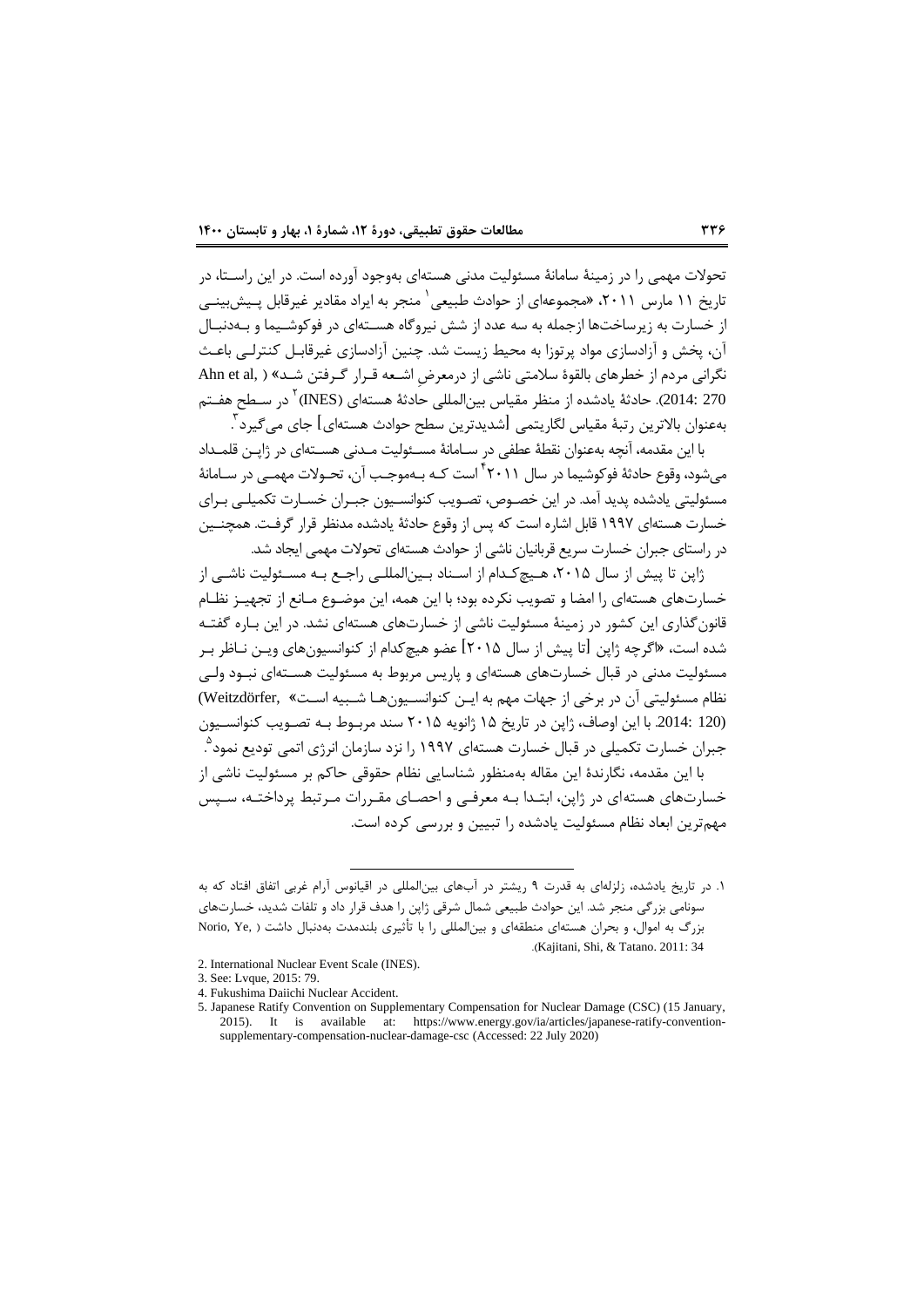**.2 .1 مقررات انشایی در حوزۀ مسئولیت مدنی ناشی از خسارتهای هستهای**

قبل از وقوع حادثهٔ هستهای فوکوشیما ۲۰۱۱، [تنها] چهـار قـانون مهـم در زمینــهٔ مســئولیت مدنی ناشی از خسارتهای هستهای در ژاپن وجود داشته است؛ در این میان، یکی از مهمتـرین مقررات، قانون خسارتهای هستهای ۱۹۶۱<sup>٬ ا</sup>ست. این قانون قواعد بسیار ابتـدایی را در زمینــهٔ مسئولیت یادشده تصریح کرده است. قانون توافقiامههای تضـمین بـهمنظـور جبـران خسـارت ۱۹۶۱<sup>۲</sup> در زمرهٔ قوانین دیگر در زمینهٔ مسئولیت مدنی ناشی از خسـارتهـای هســتهای اسـت. قانون یادشده بهمنظور اطمینان خاطر از اینکه بهـرمبـرداری هســتهای از بودجـهٔ کـافی جهـت پرداخت خسارتهای هستهای برخوردار است، وضع شده است. مقررات مـر تبط دیگـری کـه در زمینهٔ جبران خسارتهای هستهای وضع شدهاند به قانون بنیادین انرژی اتمی ۱۹۵۵ ّ و قــانون مدنی ۱۸۹۶ و ۱۸۹۸<sup>۴</sup> منصرف میگردد. در این خصوص، قــانون بنیــادین انــرژی اتمــی ۱۹۵۵ برخی از اصطلاحهای حقوقی مرتبط را تعریف میکند. قانون مدنی نیز به تعیین مقـررات کلـی ناظر بر جبران خسارت، رابطهٔ علیت، مرور زمان دعاوی و غیره میپردازد<sup>۹</sup>. **.** 

## **.2 .2 چارچوب نظام مسئولیت مدنی هستهای**

بهمنظور شناسایی چارچوب نظام مسئولیت مدنی ناشی از خسارتهـای هســتهای در ژاپــن بـه تعیین و بررسی مهمترین ابعاد آن مبادرت می شود. در این راسـتا، اصـول کلـبی نـاظر بـر نظـام مسئولیت یادشده بههمراه تحولاتی که بهدنبال وقوع حادثهٔ فوکوشیما در سال ۲۰۱۱ در نظـام قانون گذاری ژاپن انجام شده است تبیین و بررسی می شود.

## **.2 .2 .1 مسئولیت محض**

از عناصر تشکیل دهندۀ نظام مسئولیت مدنی ناشی از خسارتهای هسستهای در ژاپـن، تعیـین مسئولیت محض برای اشخاص مسئول است<sup>۶</sup>. به این ترتیب، قـانون *گ*ـذار ژاپــن در تبیــین نــوع مسئولیت در زمینهٔ خسارتهای هستهای، مسئولیت محض را گزینش نموده است.

4. Civil Code.

5. See: Weitzdörfer, 2014: 120-121.

-

۶. بر این اساس، «شخص بهرهبردار فارغ از تقصیر، غفلت و یا قصد ایراد خسارت برخوردار از مسئولیت شناخته میشود» (9 :Vásquez-Maignan, 2011). «مزیت این نوع مسئولیت آن است که خواهان بهمنظور جبران

خسارت تنها باید "رابطهٔ علیت و خسارت متحمل شده" را ثابت کند». (Majid and Basir, 2019: 695).

<sup>1.</sup> Nuclear Damages Act (NDA). Law No. 147 of 1961; English translation available at: http://www.oecdnea.org/law/legislation/ japan-docs/Japan-Nuclear-Damage-Compensation-Act.pdf (translation as of 2009).

<sup>2.</sup> The Act on Indemnity Agreements for Compensation of Nuclear Damages (AIA). Law No. 148 of 1961; English translation available at: http://www.oecd-nea.org/law/legislation/ japan-docs/Japan-Nuclear%20Liability-Indemnification-Contract-Law.pdf (translation as of 2009).

<sup>3.</sup> The Atomic Energy Basic Act.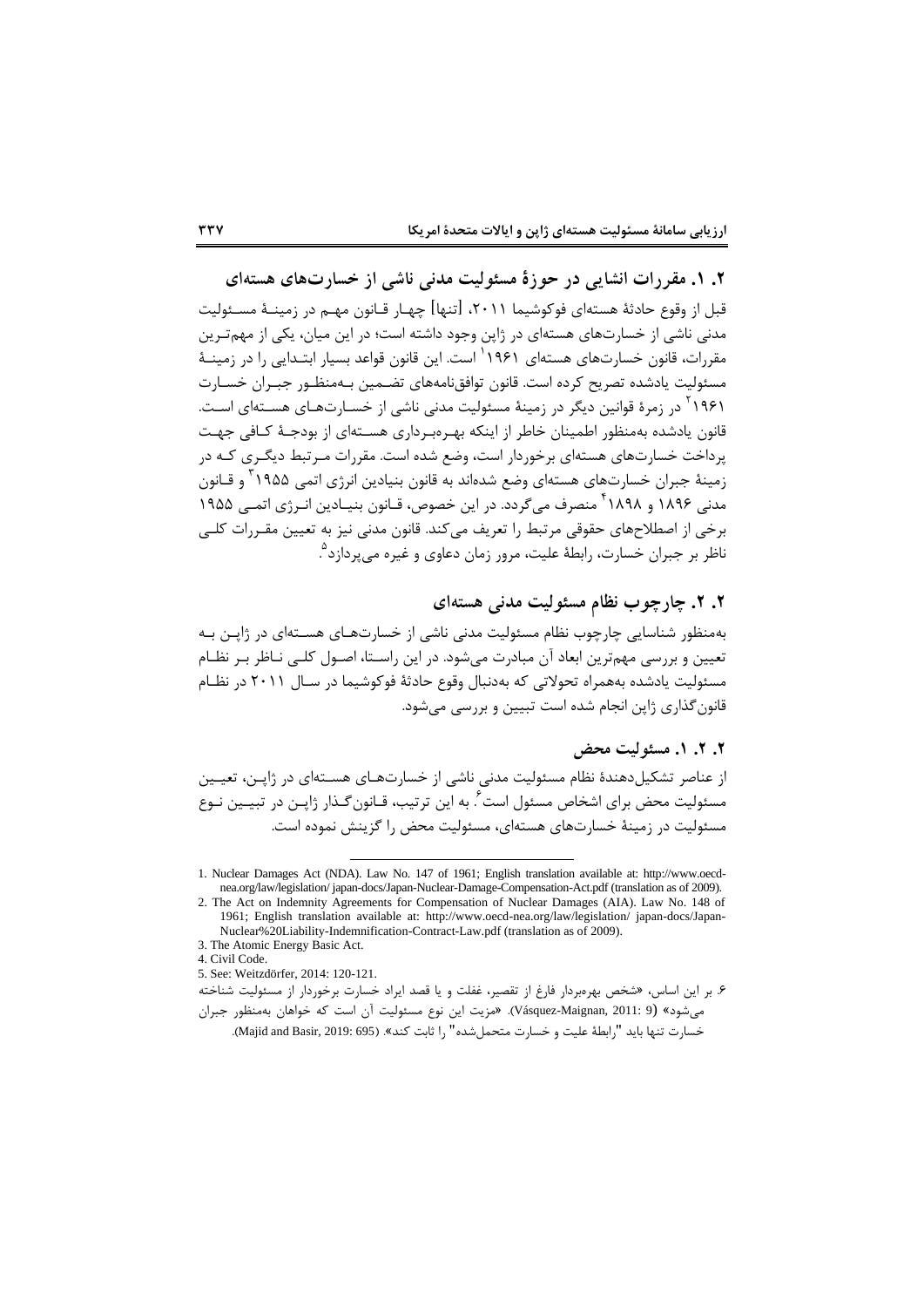بهموجب مادۀ ٣ قانون خسارتهای هستهای (NDA)، بهرمبردار هستهای موظف به جبـران خسارتهای ایجادشده است، ولو آنکه تقصیری مرتکب نشده باشـد؛ بـا وجـود ایـن، بهـرهبـردار هستهای در موارد حوادث بـزرگ طبیعـی بـا اوصـاف اسـتثنایی و شـورش اجتمـاعی معـاف از مسئولیت شناخته شده است. البته این مقـررات، شـرایط روشـنی را راجـع بـه حـوادث بـزرگ طبیعیِ برخوردار از اوصاف استثنایی مشخص نکرده است<sup>'</sup>.

پرسشی که در اینجا پیش میآید آن است که فاجعـهٔ فوکوشـیما بـهعنـوان حادثـهٔ بـزرگ طبیعی با اوصاف استثنایی شناخته میشود یا خیر؟ در واقع، ازآنجایی که فاجعهٔ فوکوشـیما در پی وقوع حوادث طبیعی یعنی زلزله و سونامی رخ داده است، ایـن امکـان وجـود دارد تـا ایـن فاجعه را بهعنوان رویدادی با مشخصات یادشده مدنظر قرار داد و در نتیجه، به عـدم مسـئولیت بهرهبردار هستهای [منظور شرکت نیروی بـرق توکیـو<sup>۲</sup>] حکـم داد<sup>۳</sup>؛ در ایــن خصـوص، یکــی از عوامل معافین مستولین بهرهبردار هستهای، حوادث بزرگ طبیعی با اوصاف استثنایی و شورش اجتماعی است. در این خصوص گفته شده است، «دولت ژاپن به این تصمیم رسـید کـه فاجعـهٔ فوکوشیما، رویداد بـزرگ طبیعـی بـا اوصـاف اسـتثنایی را تشـکیل نمـیدهد.» Lerner and) (135-555 :Tansman, 2013؛ به دیگر سخن، «اگرچه شرکت نیروی بـرق توکیـو [بهـرهبـردار نیروگاه دچار سانحه] تلاش داشت تا با طرح ادعای اینکه حادثهٔ فوکوشیما، یـک حادثـهٔ بـزرگ طبیعی است از مسئولیت رهایی پیدا کند اما دولت ژاپن این دعا را بهطـور جـدی مـدنظر قـرار )Bignami & Zaring, 2016: 556( »اداد

با این مراتب، بعد از حادثهٔ فوکوشیما، دولت ژاپـن بـا عـدم رعایـت ایـن معافیـت، تـدابیر متعددی را به منظور حمایت از قربانیان اتخاذ نمود. این موضوع در شـمار مهـمتـرین تحـولات پس از حادثهٔ فوکوشیما در نظام مسئولیت هستهای ژاپن قلمداد می شود.

### **.2 .2 .2 مسئولیت انحصاری بهرهبردار**

قانون گذار ژاپن با الگوبرداری از اسناد بین|لمللی راجع به مسئولیت مدنی ناشی از خسارتهـای هستهای، مستولین ااحصاری بهرهبردار هستهای را بهرسمین شناخته اسن

بر این اساس، فقط شخص بهرهبردار هستهای مسئول پرداخت خسارتهای هستهای شـناخته میشود و اشخاص دیگر در این زمینه مسئولیتی ندارند. البته «در مواردی که خسارت هستهای بـه صورت عمدی از ناحیهٔ شخص ثالثی ایجاد شده باشد، بهرهبردار هستهای پس از جبران خسارتها، حق مراجعه به شخص واردکنندۀ خسارت به صورت عمدی را خواهد داشت» (5 :Nomura, 2020).

<sup>2.</sup> See: Nomura, 2020: 3-4.

<sup>3.</sup> Tokyo Electric Power Company (TEPCO).

<sup>4.</sup> See: Lerner and Tansman, 2013: 555.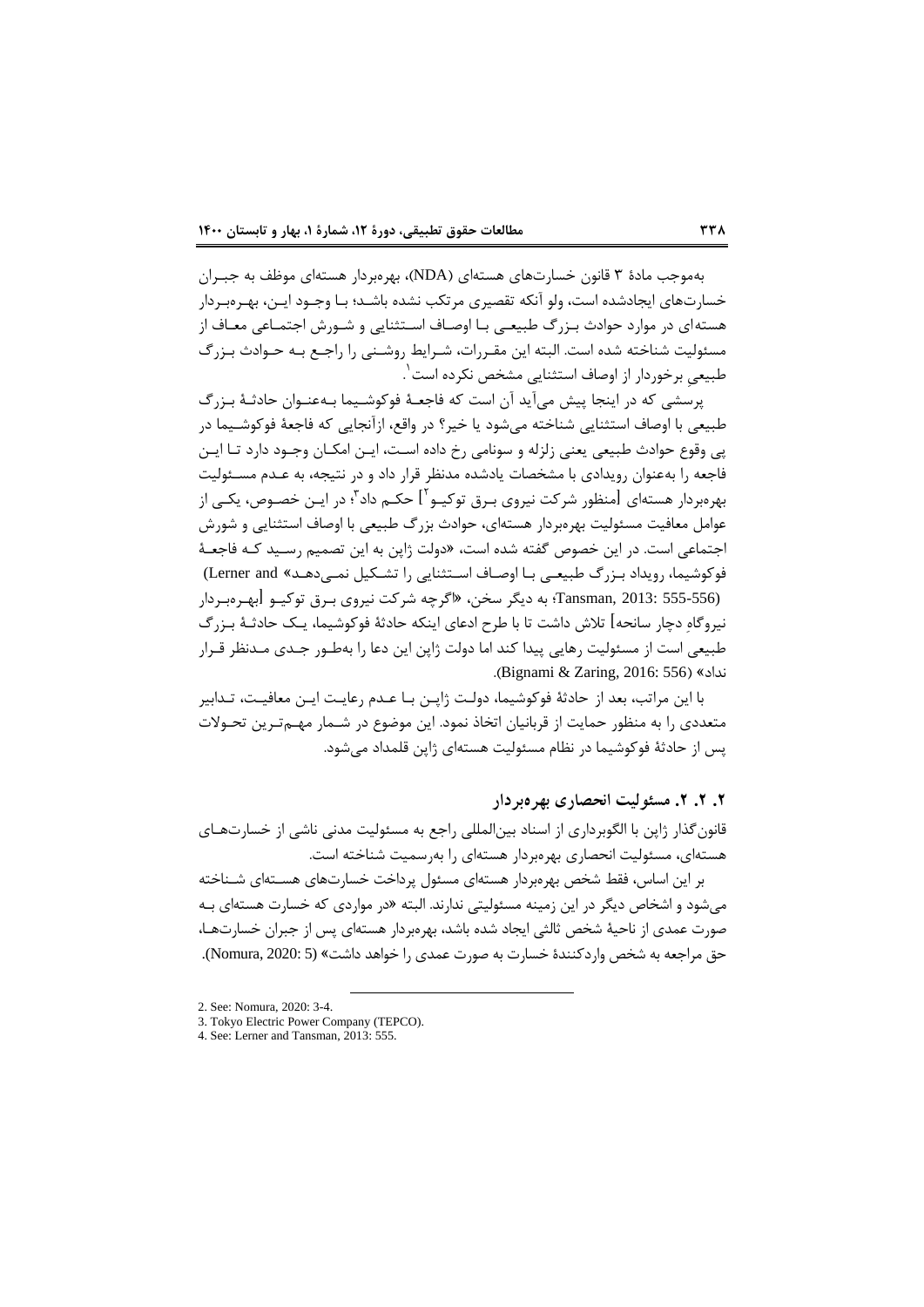## **.2 .2 .3 شناسایی حقّ مراجعه**

اگرچه بهرهبردار هستهای به صورت انفرادی مسئولیت پرداخت خسارتهای هستهای را بهعهده دارد، اما این موضوع مانع از آن نمی شود تا وی نتواند به شخصی که خسارتهای یادشده را بـه صورت عمدی بهوجود آورده است مراجعه کند. بلکه این حق برای بهرهبردار هستهای بهرسمیت شناخته شده است تا بتواند پس از جبران خسارتهای هستهای، به واردکنندۀ زیان مراجعه و از نامبرده خسارتهای پرداختی را مطالبه نماید<sup>٬</sup> 1

## **.2 .2 .4 نامحدود بودن میزان مسئولیت**

در زمرۀ ابعاد ناظر بر نظام مسئولیت مدنی راجع به خسارتهای هســتهای در ژاپـن، شناســایی مسئولیت نامحدود (Unlimited liability) بهرهبردار هستهای است. بـه ایـن ترتیـب، پرداخـت خسارتهای هستهای بدون سقف معینی در کانون توجه قرار گرفته است.

مهمترین تفاوت میان مقررات ژاپن و کنوانسیونهای بینالمللی [در زمینهٔ جبران خسـارتهـای هستهای] آن است که بهموجب مقررات ژاپن، حد بالایی (Upper limit) برای جبـران خســارت۱عـای هستهای وجود ندارد. به بیانی کلی، مطابق با قانون، بهرهبردار هستهای موظـف اسـت کــه بــهمنظــور تأمین خسارت هستهای، حداقل مبلغ 120 میلیارد ین ]معادل 1/3 میلیارد دتر امریکا[ را فراهم کند، منتها بهرهبردار هستهای همچنان برای هر مبلغی بیش از مبلغ تضمینشده نیز مسئولیت دارد<sup>۲</sup> 1

به بیان دقیقتر، «بهموجب قانون خسارتهای هستهای (NDA)، بهـرمبـردار هسـتهای موظـف است تا به ازای هر سایت (پایگاه) هستهای، ۱/۳ میلیارد دلار امریکا را بهعنوان تضمین مالی تـأمین کند؛ این رسالت باید به صورت توأمان از طریق بیمهٔ مسئولیت شخصـی و انعقـاد قـرارداد تضـمین عمومی [مبنی بر جبران خسارت] با دولت تأمین شود و یا درغیر این صورت، بهوسیلهٔ فـراهمآوردن یم سپرده که در اختیار دولن قرار داده میشود تأمین گردد« (122 2014: ,Weitzdörfer (

با این اوصاف، ایـن امکـان وجـود دارد تـا حجـم خسـارت۱عـای هسـتهای بیشـتر از مبلـغ تضمین شده (۱۲۰ میلیارد ین) از ناحیهٔ بهرهبردار هستهای باشد؛ در این صورت، دولـت موظـف به مداخله حمایتجویانه خواهد بود. در اینباره گفتـه شـده اسـت، «هرگـاه میـزان مسـئولیت بهرهبردار هستهای از ارزش مبلغ تضمین شده تجاوز کند، دولت موظف است کمکی را به میزانی که برای جبران خسارت از ناحیهٔ بهرهبردار هســتهای لازم اسـت بـه نــامبرده تخصـیص دهـد» (Nomura, 2020: 7). از این موضوع بهعنوان تدابیر اجباری دولت<sup>۳</sup> نام برده شده است.

<sup>1.</sup> See: Article 3 of Nuclear Damages Act (NDA). English translation of this act available at: http://www.oecd-nea.org/law/legislation/japan-docs/Japan-Nuclear-Damage-Compensation-Act.pdf (translation as of 2009).

<sup>2.</sup> See: Black-Branch and Fleck, 2018: 130.

<sup>3.</sup> Compulsory measures of government.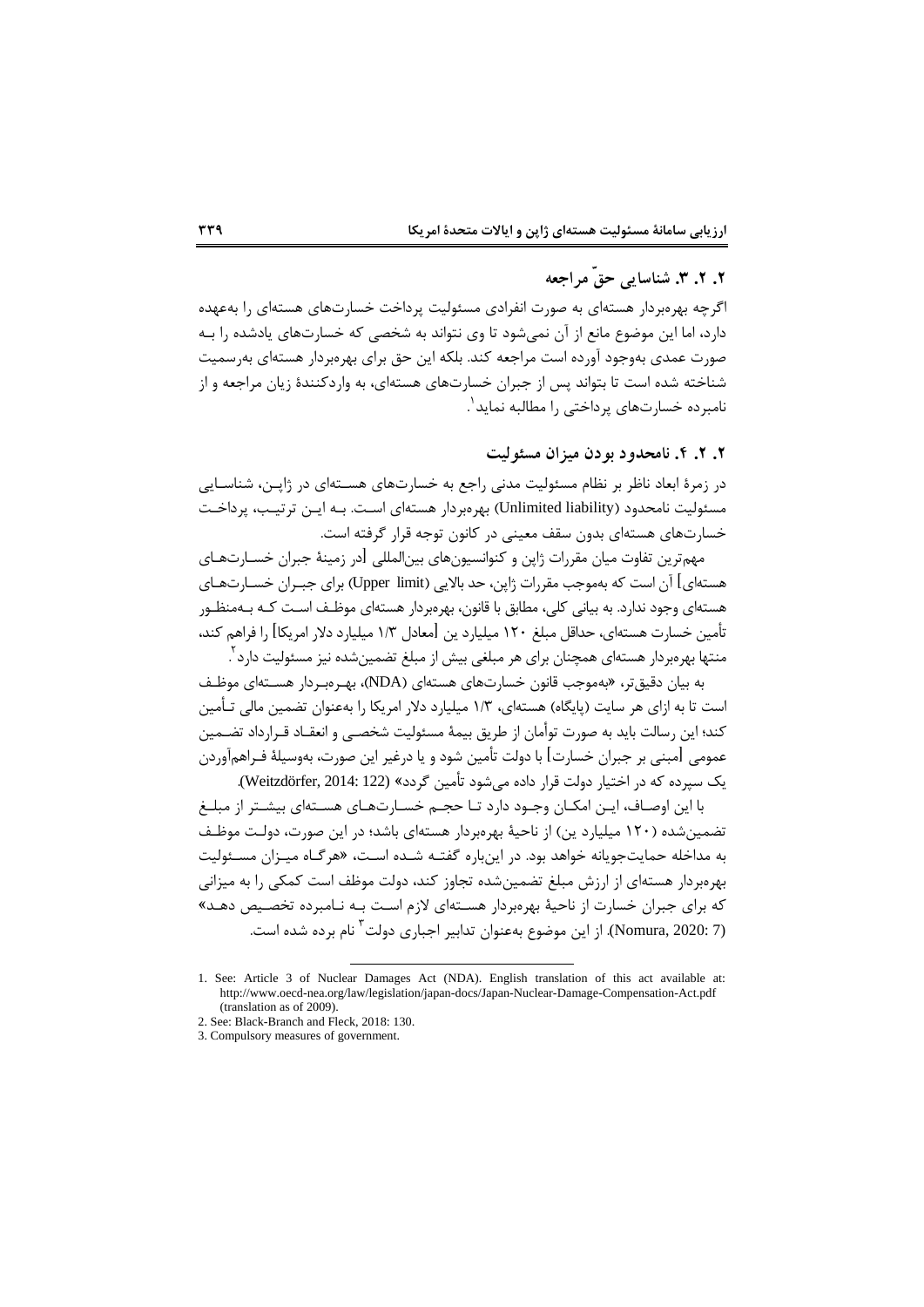در پایان این بحث، بـهمنظـور درک بهتـر نسـبت بـه چـارچوب نظـام مسـئولیت ناشـی از خسارتهای هستهای در ژاپن، ابعاد مستولین یادشده به صورت زیر اشان داده میشود:

# **.2 .2 .5 محدودیت در طرح دعوا**

برای دعاوی شبهجرم [مبنی بر جبران خسارت]، شاکی باید در مهلت سه سال از زمان اطلاع از آسیب و هویت واردکنندۀ آسیب نزد دادگاه اقامۀ دعـوا کنـد. دعـوای قربانیـان بعـد از گذشـت بیست سال از زمان وقوع شبه جرم بهطور خودکار مسدود می شود؛ با وجود این، دادگاهها قاعدۀ بیست سال پیش گفته را برای دعاوی شبهجرم ناشی از مواد سمی مشمول اصلاح قرار دادند؛ به این ترتیب، زمانی که آسیب قربانی بهطور متراکم و با ماهیت پنهانی باشد، دادگـاه نقطـهٔ آغـاز این بازۀ زمانی [۲۰ سال] را هنگامی می داند که آسیب قربانی گسـترش پیـدا کـرده باشـد. بـا دعاوی راجع به درمعرضِ اشعه قرار گرفتن نیز بهطور مشابهی برخورد میشود <sup>۱</sup>.

## **.2 .2 .6 صندوق تسریع در جبران خسارت هستهای**

یکی از تدابیری که قانون گذار ژاپن به دنبال وقوع حادثهٔ فوکوشیما اتخاذ نمـود، تأسـیس صندوق تسریع در جبران خسارت هستهای<sup>۲</sup> بود. در این خصوص، با تصویب قانون تسریع مسئولیت خسـارت هسـتهای<sup>۳</sup> در تـاریخ ۳ اوت ۲۰۱۱ صـندوق یادشـده نیــز تأسـیس و عملیاتی شد

- در این مسیر، »اهداف قااون تسریع مستولین خسارت هستهای 2011 عبارتااد از: الف) اتخاذ تمامی تدابیر ممکن بهمنظور جبران خسـارت هســته|ی سـریع و مناسـب بـرای اشخاص آسیبدیده؛
- ب) تثبیت شرایط نیروگاه هستهای فوکوشـیما و پیشـگیری از آثـار سـوء بـر بهـرهبـرداری اقتصادی که با این حادثه [حادثهٔ فوکوشیما] سروکار دارند؛ پ( تأمین ایروی برق به صورت پایدار« (443 2012: ,Osaka (

دولت ژاپن در تاریخ ۱۲ سپتامبر ۲۰۱۱ مبادرت به تأسیس صندوق تسریع جبران خسارت هستهای نمود؛ در این راستا، «دولت ۷ میلیارد ین، شرکت نیروی برق توکیو ۲٫۴ میلیارد یـن و بقیهٔ یازده بهرهبردار هستهای درمجموع ۵٫۶ میلیارد ین اهدا کردند. دولت بهمنظـور حمایـت از شرکت نیروی برق توکیو، ۲ هزار میلیارد ین اوراق قرضهٔ ویژه صادر نمود. بعدها این مبلغ بـه ۵ هزار میلیارد ین افزایش یافت» (Ibid).

<sup>1.</sup> See: Osaka, 2012: 449.

<sup>2.</sup> Nuclear Damage Liability Facilitation Fund.

<sup>3.</sup> The Act for Nuclear Damage Liability Facilitation Fund.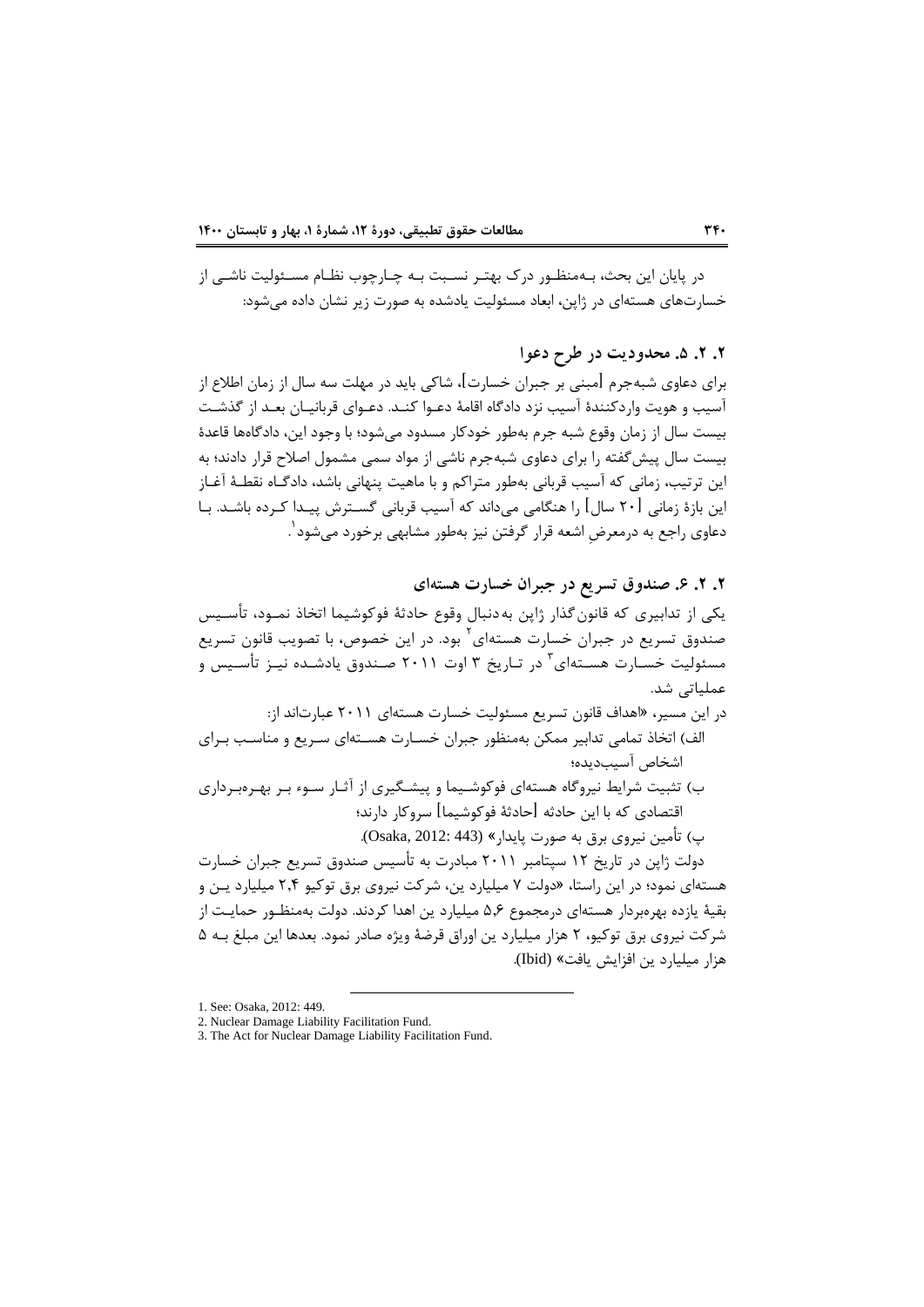در واقع، تأسیس صندوق تسریع جبران خسارت هستهای با هدف جبران خسـارت سـریع و بههنگام زیاندیدگانی است که در پی فاجعهٔ فوکوشیما آسیب دیدند.

افزون بر این صندوق، «قربانیان حادثهٔ فوکوشیما می توانند از محلّ تدابیر اضـطراری راجـع به خسارت ایجادشده از سانحهٔ فوکوشیما بهموجب قانون حادثهٔ هستهای ۲۰۱۱ ٔ، پرداختهایی از بابت جبران خسارت داشته باشـند» (754 :Majid & Basir, 2019). ایـن موضـوع بـهخـوبی نشان میدهد که کنش گران قانون گذاری ژاپن با هدف تسهیل جبران خسارت قربانیان ناشی از حادثهٔ فوکوشیما، مکانیسمهای متعددی را در حوزۀ جبران خسارت بهوجود آوردهاند.

**.2 .2 .7 مرکز حل اختالف جبران خسارت فاجعۀ هستهای**

از زمرۀ تدابیری که بهدنبال فاجعۀ فوکوشیما در نظام حقوقی ژاپن اتخاذ شـده، تأسـیس مرکـز حل اختلاف جبران خسارت فاجعهٔ هستهای<sup>۲</sup> بوده است.

مرکز حل اختلاف جبران خسارت فاجعهٔ هسـتهای در تـاریخ ۲۹ اوت ۲۰۱۱ از سـوی کمیسـیون مصالحهٔ اختلاف برای جبران خسارت هستهای<sup>۳</sup> افتتاح شد؛ «در این مرکز بیشتر از صد و پنجاه وکیـل بهعنوان میانجیگر و بازرس مبادرت به فعالیت میکنند. به این ترتیب، هرگاه یکـی از قربانیـان نیروگـاه هستهای فوکوشیما با شرکت نیروی برق توکیو بر سر مبلغ خسارت به توافق نرسند، مرکز یادشـده بـه صورت مجانی به میانجیگری میان آنها مساعدت خواهد نمود» (444-443 :Osaka, 2012).

در پایان این بحث، بهمنظـور حفـظ انسـجام مطالـب، مهـمتـرین ابعـاد سـاختاری سـامانهٔ مسئولیت هستهای ژاپن در جدول زیر نمایش داده می شود:

| جمون ۱. ابعاد ساختاری سامانه مستولیت مدتی مستنهای در زاپن            |                         |
|----------------------------------------------------------------------|-------------------------|
| تنها با اثبات رابطهٔ علیت میان رفتار زیانبار و خسارت واردشده         | مسئوليت محض             |
| هیچ شخص دیگری بهجز بهرهبردار هستهای در زمینهٔ پرداخت خسارت           | مسئوليت انحصارى         |
| هستهای مسئولیت ندارد.                                                | بهرەبردار               |
| در مورد خسارتهای عمدی، بعد از پرداخت خسارت از ناحیه بهرهبردار،       | شناسایی حق <sup>ّ</sup> |
| حقّ مراجعهٔ بهرهبردار به واردکنندهٔ خسارت بهصورت عمدی وجود دارد.     | مراجعه                  |
| حداكثر ميزان جبران خسارت مشخص نشده است (Upper limit وجود<br>ندار د). | عدم شناسایی             |
|                                                                      | محدوديت براي حداكثر     |
|                                                                      | ميزان مسئوليت           |

**جدول .1 ابعاد ساختاری سامانۀ مسئولیت مدنی هستهای در ژاپن**

1. Nuclear Accident Act.

-

3. The Dispute Reconciliation Committee for Nuclear Damage Compensation.

«این کمیسیون به میانجیگری میان بهرهبرداران نیروگاههای هستهای و قربانیان بهمنظور ایجاد توافق مبادرت (Shigemura & Chhem, 2015: 25) »میکند

<sup>2.</sup> Dispute Settlement Center for Nuclear Disaster Compensation.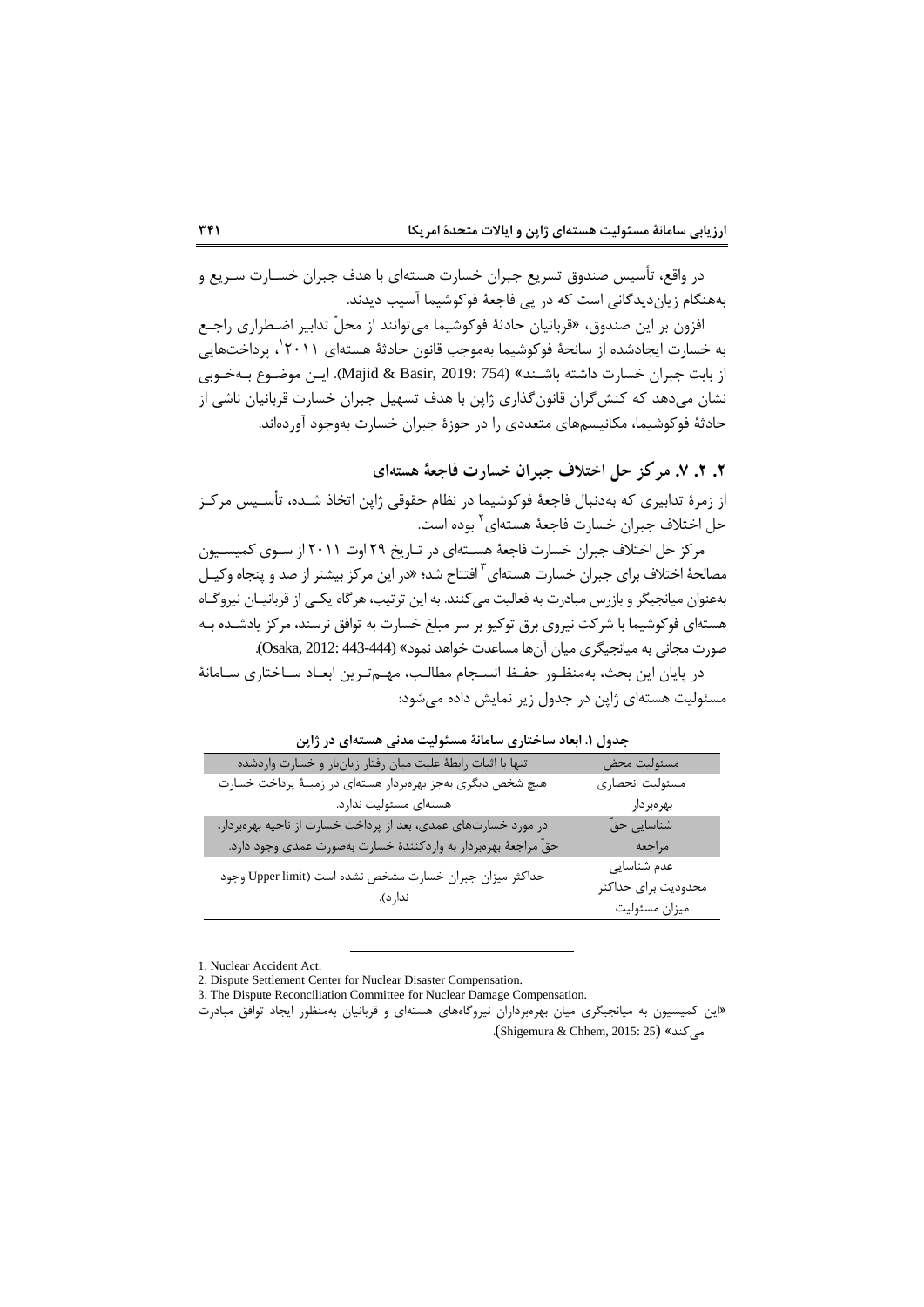## **.3 ایاالت متحدۀ امریکا**

ایالات متحدۀ امریکا بهعنوان نخستین کشور در دنیـا نظـام مسـئولیت ناشـی از خسـارت۱مـای هستهای را تأسیس نمود. در این خصوص، مسئولیت یادشده بهموجب قانون پرایس- اندرســون ۱۹۵۷<sup>'</sup> عملیاتی شد. این قانون بخش جدید ۱۷۰ را وارد قـانون انـرژی اتمـی ۱۹۵۴<sup>۲</sup> نمـود و چندین بار مشمول اصلاح قرار گرفت. بهتازگی اجرای قانون یادشده بـهوسـیلهٔ قـانون سیاسـت نرژی ۲۰۰۵ ٌ برای یک بازۀ زمانی بیستسالۀ دیگر تمدید شد ٔ.

در ایالات متحدۀ امریکا چندین حادثۀ هستهای تاکنون بهوقوع پیوسته است؛ در این میـان، حادثهٔ تریمایل آیلند که در سال ۱۹۷۹ اتفاق افتاد بهعنوان مهمترین حادثهٔ هستهای بهشــمار میآید که کموبیش خسارتهای سنگینی را نیز متوجهٔ اشخاص و اموال نموده است؛ در اینباره گفته شده است که «حادثهٔ یادشده از منظر مقیـاس بـین|لمللـی حادثـهٔ هسـتهای (INES) در سطح پنجم قرار می گیرد. مطابق با این مقیاس، حوادث چرنوبیل ۱۹۸۶ و فوکوشـیما ۲۰۱۱ در سطح هفت که بالاترین رتبهٔ مقیاس لگاریتمی [شدیدترین سطح حوادث هستهای] را بـه خـود اختصاص می دهد جای می گیرند» (Lvque, 2015: 79).

با این مقدمه، مهمترین تحولات نظام تقنینی فدرال ایالات متحدۀ امریکا در حوزۀ نظام مســئولیت مدای هستهای به ترتیب زیر تبیین و کاوش میشود در این خصوص، ابتد به احصا و معرفای مقاررات فدرال پرداخته، سپس به تبیین و بررسی مهمترین ابعاد نظام مسئولیت یادشده مبادرت می شود.

## **.3 .1 مقررات فدرال**

قواعد مسئولیت ناظر بر خسارتهای هستهای در هنگام عملکرد تأسیسـات هســتهای در قــانون پـرایس- اندرسـون و مقـررات کمیسـیون نـاظر هسـتهای<sup>۵</sup> مقـرر شـدهانـد. در ایـن خصـوص، «کمیسیون ناظر هستهای بهوسیلهٔ قانون سازماندهی مجدد انرژی ۱۹۷۴<sup>۶</sup> تأسیس شـد. قـانون پرایس- اندرسون بهمنظور ایجاد نظام مسئولیت مالی در سال ۱۹۵۷ بهتصـویب رسـید. مطـابق آنچه در قانون پیش گفته به آن اشاره شد، این قانون هدف دومنظورهای را مدنظر قرار داده کـه این اهداف عبارت است از حفاظت از همگان و ترغیب بهمنظور توسـعهٔ صـنعت انـرژی اتمـی» )Faure and Faure, 2016: 182-183)

به عبارت دقیقتر، »قااون پرایس- اادرسون 1957 بهمنمور تحقق اهداف زیر مقرر شده اسن:

- 3. The Energy Policy Act.
- 4. See: Heffron et al., 2016: 2.
- 5. The Nuclear Regulatory Commission.

-

6. The Energy Reorganization Act.

<sup>1.</sup> The Price-Anderson Act .

<sup>2.</sup> The Atomic Energy Act.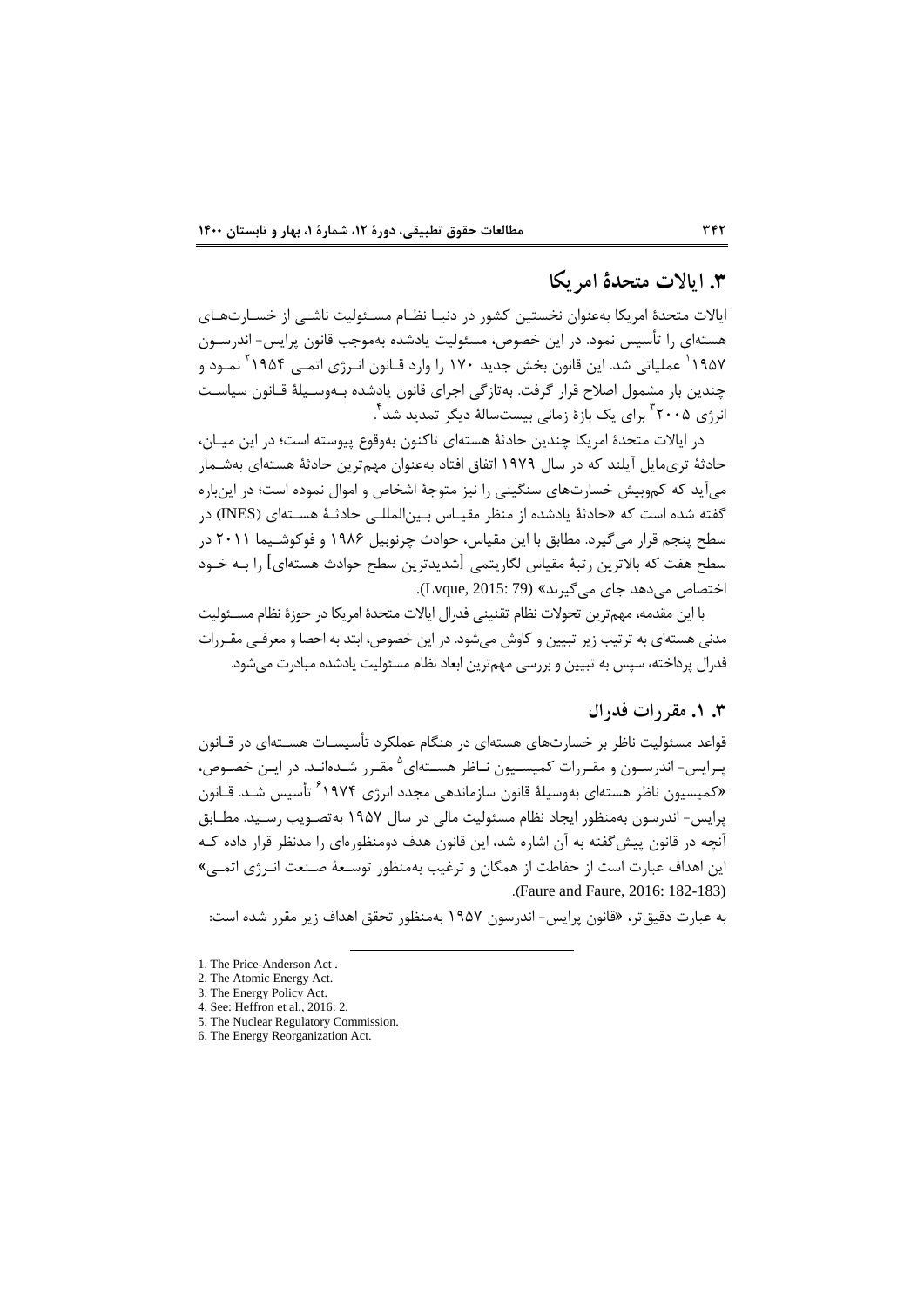الف) ترغیب سرمایهگذاری خصوصی در عرصهٔ انرژی هستهای تجاری بهوسیلهٔ ایجاد سـقف مسئولیت برای دارندگان پروانهٔ نیروگاههای هستهای در مواجهه با حوادث هستهای؛

ب) اطمینان از دردسـترس بـودن بودجـهٔ کـافی بـهمنظـور بـرآوردن دعواهـای مسـئولیت ]اقامهشده از سوی[ اعضای اامعه در خصوص آسیبهای شخصی و خسارت به اموال در صورت وقوع حادثهٔ هستهای مربوط به نیروگاه هستهای تجاری» (Morhard and Ravi, 2012: 341).

**.3 .2 ابعاد نظام مسئولیت ناشی از خسارت هستهای )در سطح فدرال(**  به منظور کسب آگاهی لازم در مورد نظام مسئولیت ناشـی از خسـارت@عـای هسـتهای در نظام قانون گذاری فدرال ایالات متحدۀ امریکا، مهم ترین ابعاد آن به ترتیب زیر معرفـی و بررسی میشود

**.3 .2 .1 مسئولیت دوگانه )مسئولیت مطلق و توأم با تقصیر(** در نظام قانون گذاری فدرال ایالت متحدۀ امریکا، زیاندیده بهمنظـور جبـران خسـارت ناشـی از ایروگاه هستهای بهمثابه سایر تبهیزات، بهطور معمول تزس اسن که موارد زیر را ثابن کند: الف) بهرهبردار نیروگاه هستهای خسارتی را به شخص یا مالی وارد آورده است؛

ب) بهرهبردار نیروگاه هستهای مبادرت به نقض وظیفه (Breach of duty) نموده است. بـا وجـود ایــن «در مــواردی کــه خســارت هســتهای ناشــی از رویــداد هســتهای غیرعــادی

(Extraordinary nuclear occurrence) باشد، خواهانِ جبران خسارت هسـتهای فقـط لازم اسـت ثابت کند که از نیروگاه هستهای آسیب دیده است؛ به این ترتیب، بهرهبردار هستهای باید از طـرح برخی از دفاعهای مربوط به نقض وظیفه [بهمنظور خلاصی از مسئولیت] خــودداری کنــد، چراکــه در این مورد نامبرده از مسئولیت مطلق برخوردار است» (Lerner and Tansman, 2013: 562).

بنابراین همان طور که ملاحظه مے شـود، قـانون گـذار فـدرال ایـالات متحـدۀ امریکـا دو نـوع مسئولیت را برای بهرهبردار هستهای شناسایی کرده است؛ ابعـاد نخسـت مسـئولیت مشـتمل بـر موردی است که حادثهٔ هستهای ناشی از رویداد هستهای غیرعادی نباشد که در اینجا از مسئولیت توأم با تقصیر (نقض وظیفه) برخوردار است. ابعاد بعدی مسئولیت شامل موردی اسـت کـه حادثـهٔ هستهای ناشی از رویداد هستهای غیرعادی باشد که در اینجا از مسئولیت مطلق برخوردار است.

**.3 .2 .2 مکانیسم پوشش دوالیهای )بهمنظور جبران خسارت(**

نظام قانون گذاری فدرال ایالات متحدۀ امریکا از مکانیسم پوشش دولایـهای (Two tiers coverage) بهمنظور جبران خسارت هستهای برخوردار است. به این ترتیب، «در لایحهٔ نخست، تـا سـقف 7۷۵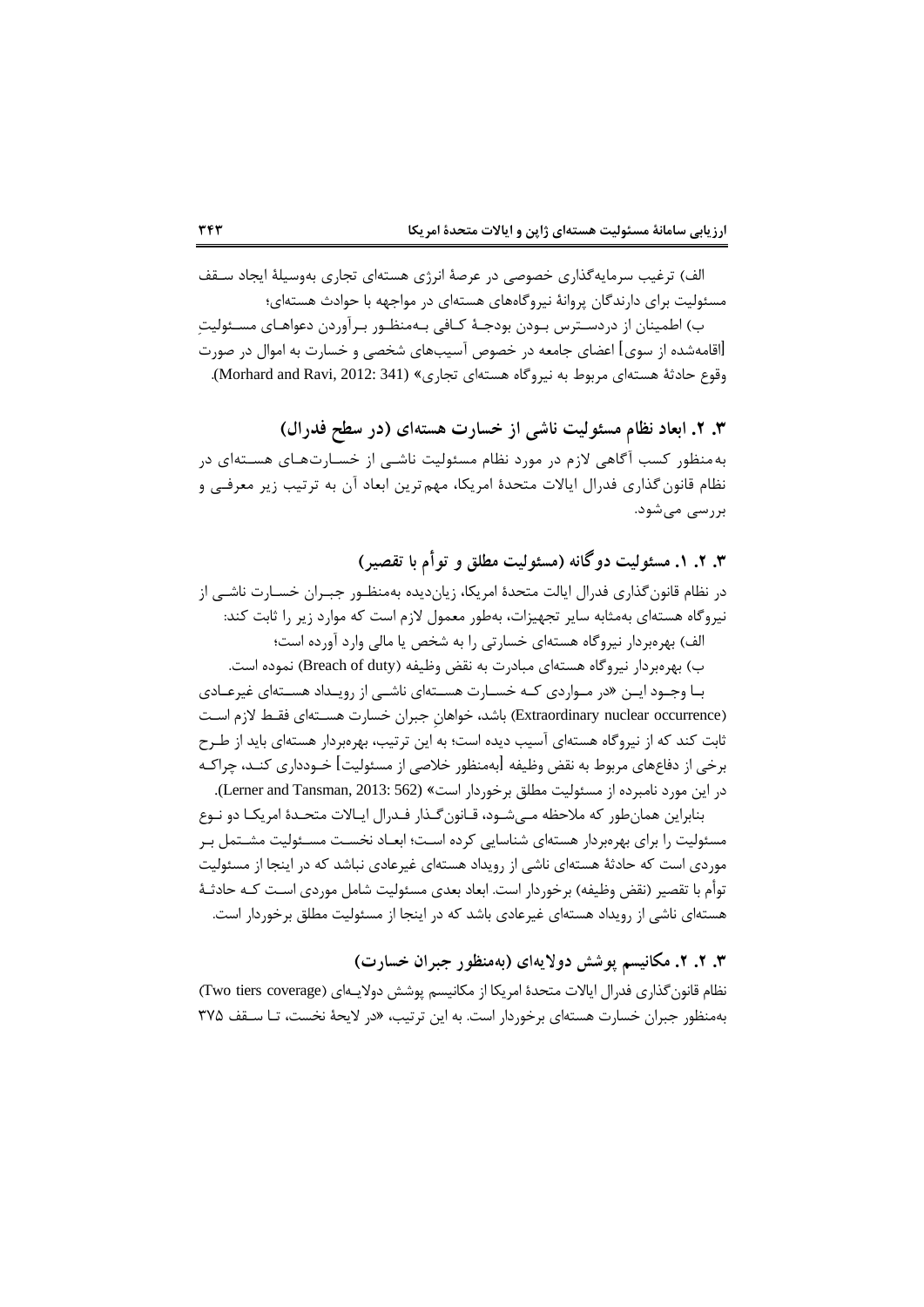میلیون دلار امکان جبران خسارت هستهای وجود دارد. پوشش لایهٔ دوم ناظر بر مواردی است کـه میزان خسارت هستهای از مبلغ یادشده در لایـهٔ نخسـت بیشـتر شـود. در واقـع، لایـهٔ دوم پـس از تأسیس شرکت تسهیل جبران خسارت هســتهای در ژاپــن کـه از طریــق همکــاری بهـرهبردارهــای هستهای تأمین بودجه می شد، توسعه پیدا کرده است» (Lerner and Tansman. 2013: 591).

به دیگر سخن، در پوشش نخستِ جبران خسارت هستهای، هریک از پایگـاههـای هسـتهای ملزم هستند تا به میزان ۳۷۵ میلیون دلار بیمهٔ مسئولیت برای هر پایگـاه هســتهای خریـداری کنند. در خصوص پوشش دوم جبران خسارت هستهای، هریـک از بهـرهبردارهـای هسـتهای تـا میزان ۱۱۲ میلیون دلار به ازای هر پایگاه هسـتهای کـه مالکیـت آن را در اختیـار دارنـد اهـدا می کنند. در مجموع، تأمین پوشش مسئولیتی ایجادشده بـهوسـیلهٔ صـنایع همگـانی بـه ۱۲٫۶ میلیارد دلار میرسد <sup>۱</sup>. بنابراین در پوشش دوم جبران خسارت هستهای، تمـامی بهـرهبردارهـای هستهای امریکایی دارای مجوز<sup>۲</sup> به ازای هر پایگاه هستهای که مالک آن هستند موظف شدهانـد تا مبلغ معینی را اهدا کنند تا چنانچه پرداخت خسارت از ۳۷۵ میلیون دلار بیشتر شد، از محل این مبالغ اهدایی به جبران خسارت هستهای مبادرت شود.

با این ترتیب، پرسشی که در اینجا پیش میآید آنست که چنانچه مبلغ خسارتهـای هســتهای از میزان پوشش دوم جبران خسارت یعنی ۱۲٫۶ میلیارد دلار نیز فراتـر رفـت، تکلیـف چیسـت؟ در ایـن خصوص گفته شده است، «جبران خسارت هستهای مربوط بـه تمـامی دعواهـای مسـئولیت عمـومی بهعهدۀ کنگره اسن؛ کنگره وعده داده اسن تا به ابران خساارت ساریع و کامال ماردس در خصاوص تمامی دعواهای مسئولیت عمومی ناشی از یک فاجعه بپردازد» (Morhard and Ravi, 2012: 342).

البته هنوز بهطور دقیق مشخص نشده است که چنانچه مسئولیت به جبران خسارت ناشبی از یک فاجعهٔ هستهای از سقف پیش بینی شده در قانون پرایس- اندرسون ۱۹۵۷ (۱۲٫۶ میلیارد دلار) بیشتر شود، کنگره از محلّ چه بودجهای قرار است آن مبالغ را پرداخت کند. اینکه مبلــغ مازاد از طریق بالا بردن مبلغ مالیات مالیاتدهندگان مستهلک میشود یـا از طریـق تخصـیص مجدد بودجه عمومی، هنوز بهطور اطمینانآوری معین نشده است<sup>۳</sup> 1

**.3 .2 .3 مسئولیت تفکیکی؛ تمایز میان کاتالیزه کردن مسئولیت در ابعاد اقتصادی و مدنی**  در مقـررات فـدرال ایـالات متحـدۀ امریکـا بـرخلاف جاهـای دیگـر، اصـل انتقـال اقتصـادی<sup>۴</sup> (Economic channeling) به جای انتقــال قــانونی $^{\circ}$  (Legal channeling) مــدنظر قــرار گرفتــه

1

<sup>1.</sup> See: Morhard and Ravi, 2012: 341-342.

<sup>2.</sup> All licensed American nuclear operators.

<sup>3.</sup> To get further information, refer to: (Morhard and Ravi, 2012: 342-344).

<sup>4</sup> مقصود هداین کردن مستولین از منمر اقتصادی اسن

<sup>5</sup> منمور هداین کردن مستولین از امر قااوای اسن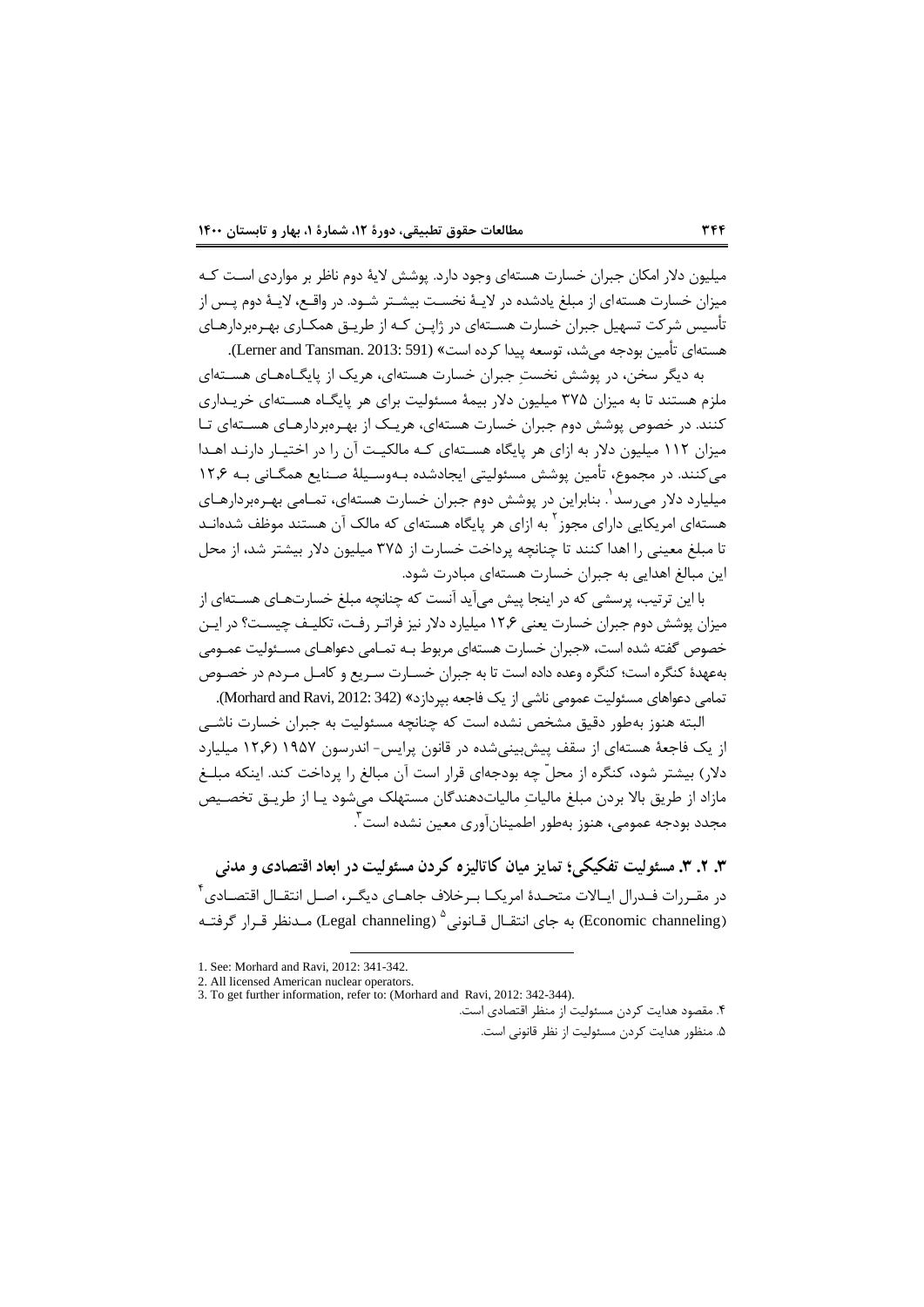است. در این خصوص، بهموجب اصل انتقال قـانونی، تمـامی مسـئولیتهـا متوجـهٔ بهـرهبـردار هستهای است. بنابراین هیچ نهاد دیگری بهجز بهرهبردار ممکن نیست مسئول خسارت هستهای باشد. از سوی دیگر، مطابق اصل انتقال اقتصادی، هر نهادی می تواند به لحـاظ قــانونی مســئول خسارتهای هستهای شـناخته شـود، منتهـا آثـار و پیامـدهای اقتصـادی ( Economic consequences )مستولین به سمن بهرهبردار هستهای هداین میشود 1

با این ترتیب، می توان گفت که در نظام قانون گذاری فدرال ایالات متحدۀ امریکا، ترکیبی از مسئولیت انحصاری و غیرانحصـاری در کـانون توجـه قـرار گرفتـه اسـت. بنـابراین، مسـئولیت پیامدهای اقتصادی خسارتهای هستهای بهطور انحصاری متوجـهٔ بهـرمبردار هســتهای اسـت، درصورتی که هر شخص دیگری میتواند به لحاظ قانونی مسئول خسارت هستهای قلمداد شــود و در نتیجه، مسئولیت یادشده جنبهٔ انحصاری ندارد.

بهمنظور حفظ انسجام مطالب، مهمترین ابعاد ساختاری سامانهٔ مسئولیت هستهای بهموجب مقررات فدرال ایالات متحدۀ امریکا در جدول زیر نمایش داده میشود:

در پایان این بحث باید خاطرنشان کرد که اگرچه هر دو نظام قانون گذاری ژاپن و فدرال ایـالات متحدۀ امریکا در زمینۀ مسئولیت ناشی از خسارتهای هستهای، رویکرد متناسب و پویایی را اتخـاذ کردهاند و بهعلاوه، هر دو کشور اصل تسریع و تسهیل جبـران خسـارت قربانیـان ناشــی از حــوادث هستهای را در دستور کار قرار دادهاند، اما در مجموع، عملکرد قانون گذار ژاپن بهتر ارزیابی می شــود. این موضوع نیز به آن سبب است که قانون گذار ژاپن در حوزۀ فرایند رسـیدگی بــه دعــاوی جبــران خسارتهای هستهای که حسب مورد میتواند از چند هزار تا چند میلیون دعـوای حقـوقی را دربـر گیرد، تدابیر مناسبتری را اتخاذ نموده است؛ به ایـن ترتیـب، تخصصـی و مسـتقل کـردن فراینـد رسیدگی به دعاوی یادشده که به اطمینان خاطر و سرعنبخشی بیشتر به فرایند دادخواهی قرباایان ناشی از خسارتهای هستهای می|نجامد، سیاستی است کـه از سـوی قـانون *گ*ـذار ژاپـن (از طریـق تأسیس مرکز حل اختلاف جبران خسارت فاجعهٔ هستهای) مدنظر قرار گرفته است.

**جدول .2 ابعاد ساختاری سامانۀ مسئولیت مدنی هستهای در ایاالت متحدۀ امریکا )در سطح فدرال(**

| در پارهای موارد نیاز به اثبات تقصیر بهرهبردار هستهای است و در  | مسئوليت دوگانه (مسئوليت توأم با |
|----------------------------------------------------------------|---------------------------------|
| برخی موارد، چنین الزامی مقرر نشده است.                         | تقصير و مطلق)                   |
| میان کاتالیزه کردن مسئولیت در ابعاد اقتصادی و مدنی تمایز ایجاد |                                 |
| شده است؛ بنابراین از یک طرف، بهرهبردار هستهای و از سوی دیگر،   | مسئوليت تفكيكي                  |
| اشخاص دیگر میتوانند برخوردار از مسئولیت مدنی شناخته شوند.      |                                 |
| برای اطمینان از تأمین تمامی خسارات قربانیان ناشی از حوادث      | پوشش دولايهای (بهمنظور جبران    |
| هستهای.                                                        | خسارت)                          |

1. See: Mohan, 2015: 7.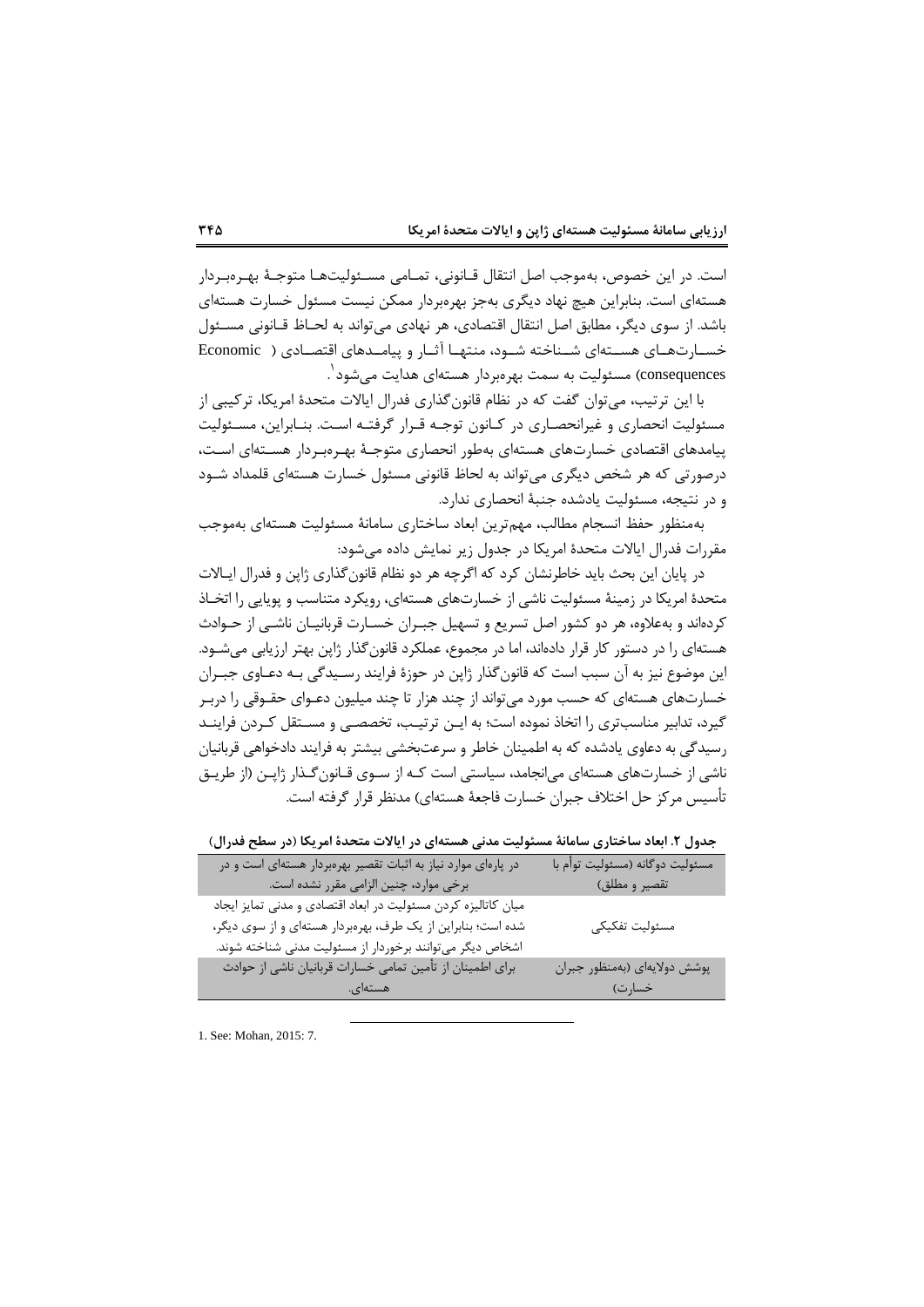#### **نتیجه**

با کاوشی که در جستار حاضر صورت گرفت، مشخص شد کنش گران قانون گذاری ژاپن و فدرال ایالات متحدۀ امریکا رویکرد کموبیش متناسبی را در حوزۀ جبـران خسـارت ناشـی از حـوادث هستهای اتخاذ قرار کردهاند. در این خصوص، اگرچه سیاست گـذاران تقنینــی یادشـده قبــل از حوادث تریمایل آیلند و فوکوشیما نیز در حوزۀ مسئولیت مدنی هستهای مقـررات مخصوصـی وضع کرده بودند، اما وقوع حوادث پیش گفته به بازخوانی سامانهٔ مسئولیتی یادشده بـهویـژه در عرصهٔ میزان و قلمرو مسئولیت و همچنین اطمینانسازی در مسیر جبران بیشتر خسـارتهـای قربانیان ناشی از حوادث هستهای انجامید.

در این مسیر، از یک طرف، کنش گران قانون گذاری ژاپن عملک رد سـنجیدهای را در حـوزۀ مسئولیت مدنی هستهای پـس از وقـوع حادثـهٔ فوکوشـیما در سـال ۲۰۱۱ گـزینش و اجرایـی نمودند. به اینترتیب، جبران بههنگام و تسهیل خسارت قربانیان ناشی از حـوادث هســتهای بـا ایجاد مرکز حلّ اختلاف جبران خسارت هستهای بهطور جدی در دستور کار قرار گرفت. در این زمینه، افراد متخصص بهمنظور سنجش و ارزیابی میزان خسارت بهکار گرفته شدند تا قربانیـان در یک فرایند اختصاصی در سریعترین زمان ممکن بتوانند دعاوی ناشی از جبران خسارت خود را حل و فصل کنند. بهعلاوه، تأسیس صندوق همگانی جبـران خسـارت در زمـرۀ تـدابیر مهـم دیگری است که کنش گران قانونگذاری ژاپن بهمنظور جبران خسارت سریع، مناسب و کـافی قربانیان ناشی از حوادث هستهای اتخاذ نمودهاند. این تحولات جملگی نشانگر احترام به حقــوق قربانیانِ حوادث یادشده است که لازم است در یک بستر مناسب و شـفاف مشـمول سیاسـت ترمیمی و جبران خسارت قرار گیرند.

از سوی دیگر، عملکرد قانون گذار فدرال ایالات متحدۀ امریکا نیز در عرصۀ شناسایی ســامانۀ مستقل مسئولیت مدنی هستهای مناسب ارزیابی میگردد. در ایـن خصـوص، اگرچـه تحـولات تقنینی فدرال ایالات متحدۀ امریکا در مقایسه با قانون گذار ژاپن کیفیت پایینتری دارد، اما بـاز هم به این دلیل که مسیر احترام به اصل جبران خسارت سریع و کافی قربانیان ناشی از حوادث هستهای انشا و عملیاتی شده است، مناسب ارزیابی میشود. بدینسان، کنش گران قانون گـذاری فدرال ایالات متحدۀ امریکا با ایجاد نظام پوشش دولایهای خسارت تلاش کردهانـد تـا در مسـير جبران خسارت قربانیان کمبود مالی شکل نگیـرد. در ایــن خصـوص، توســعهٔ لایــهٔ دوم جبــران خسارت که با الگوبرداری از تحولات اخیر قانونگذار ژاپن انجام شده است، بـر تـرمیم خســارت کموبیش کامل قربانیان ناشی از حوادث هستهای تمرکز دارد.

با این همه، امید است تا کنش گران قانونگذاری ایران نیـز بـا درک ضـرورتهـای ناشـی از ایجاد سامانهٔ مخصوص در قبال مسـئولیت مـدنی هسـتهای، مـدل قـانون گـذاری متناسـبی بـا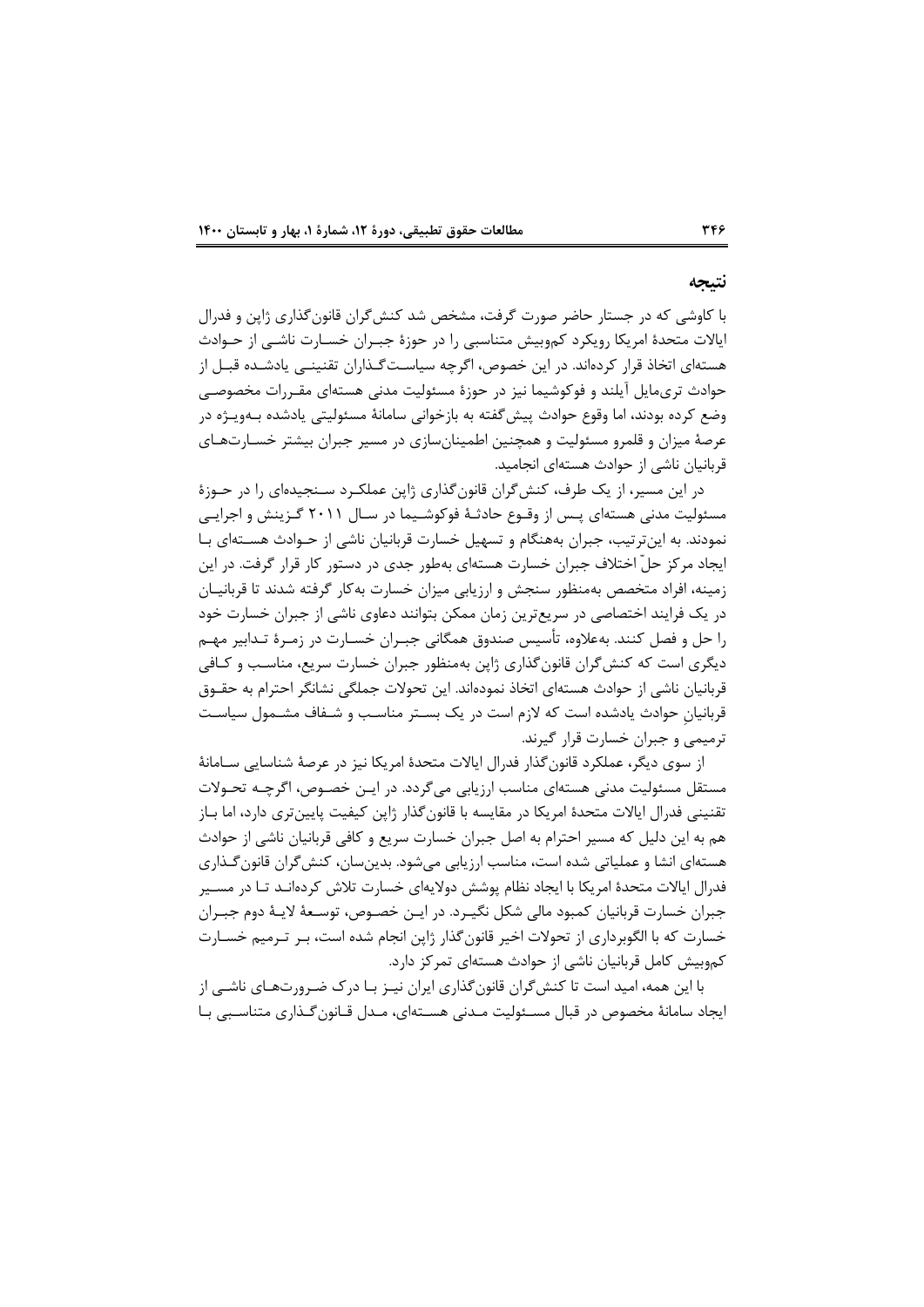خسارت هستهای انشا و اجرایی کنند؛ چراکه خسارت هستهای از منظر میزان (رقم بالایی را بـه خود اختصاص میدهد) و قلمرو تحت پوشش (مقیاس وسیعی را دربر می گیرد) با سـایر اقســام خسارتها قابل مقایسه نیست. این موضـوع در کنـار لـزوم تسـریع و تسـهیل جبـران خسـارت قربانیان ناشی از حوادث هستهای ایجاب می کند تا قانون گذار ایـران بـا الگـوبرداری از عملکـرد کنش گران قانون گذاری ژاپن و فدرال ایالات متحدۀ امریکا تدابیر مناسـبی را در مسـیر جبـران خسارت سریع قربانیان یادشده اتخاذ کند.

به بیانی روشنتر، با التفات به احتمال وقوع حوادث هسـتهای در قلمـرو جغرافیـایی ایـران، ضروری است تا هرچه زودتر نسبت به تأسیس و تجهیز نظام قانون گذاری متناسب با مســئولیت مدنی ناشی از خسارتهای هستهای اقدامهای لازم صورت گیرد. در این خصـوص، اکنــون ایــن فرصت وجود دارد تا با الگوبرداری از تدابیر سنجیدهای که سامانههـای تقنینـی ژاپـن و فـدرال ایالات متحدۀ امریکا در راستای تسریع و تسـهیل جبـران خسـارت قربانیـان ناشـی از حـوادث هستهای، بهویژه در حوزۀ تأسـیس صـندوق همگــانی جبــران خســارت، پوشــشهــای بیمــهای متناسب (و سایر تضمینهای مالی)، انتساب صریح و انحصاری مسئولیت به بهرهبردار هسـتهای بهصورت مطلق (بهصورتی که مسئولیت گم نمی شود و بهدنبال آن، قربانیان بهسرعت می توانند علیه نامبرده اقدام به دعوای جبران خسارت کنند) انجام دادهانـد، تـدابیر لازم انشـا و عملیــاتی گردد. البته واضح است که این تدابیر جز از طریق انشای مقررات مخصوص در زمینهٔ مسـئولیت هستهای میسر نخواهد بود؛ چراکه نوع خسارت هستهای با سایر اقسام خسارتها قابال قیاس نبوده، بهدنبال آن، مسئولیت مدنی ناشی از آن نیز از دیگر اقسام خسارت متمـایز خواهـد بـود. این رویکرد ناشی از همان خوانشی است که نویسندگان اسناد بینالمللی و قانون گذاران برخبی از کشورها همچون ژاپن و ایالات متحدۀ امریکا دنبال کردهاند.

> **منابع و مآخذ - انگلیسی**

#### **A) Books & Articles**

- 1. Ahn, J, et al. (2014), Reflections on the Fukushima Daiichi Nuclear Accident: Toward Social-Scientific Literacy and Engineering Resilience, Cham, Springer International Publishing.
- 2. Bignami, F. and D. Zaring (2016), Comparative Law and Regulation: Understanding the Global Regulatory Process, Cheltenham, Edward Elgar Publishing Limited.
- 3. Black-Branch, J. L. and D. Fleck (2018), Nuclear Non-Proliferation in International Law - Volume IV: Human Perspectives on the Development and Use of Nuclear Energy, T.M.C. Hague, Asser Press.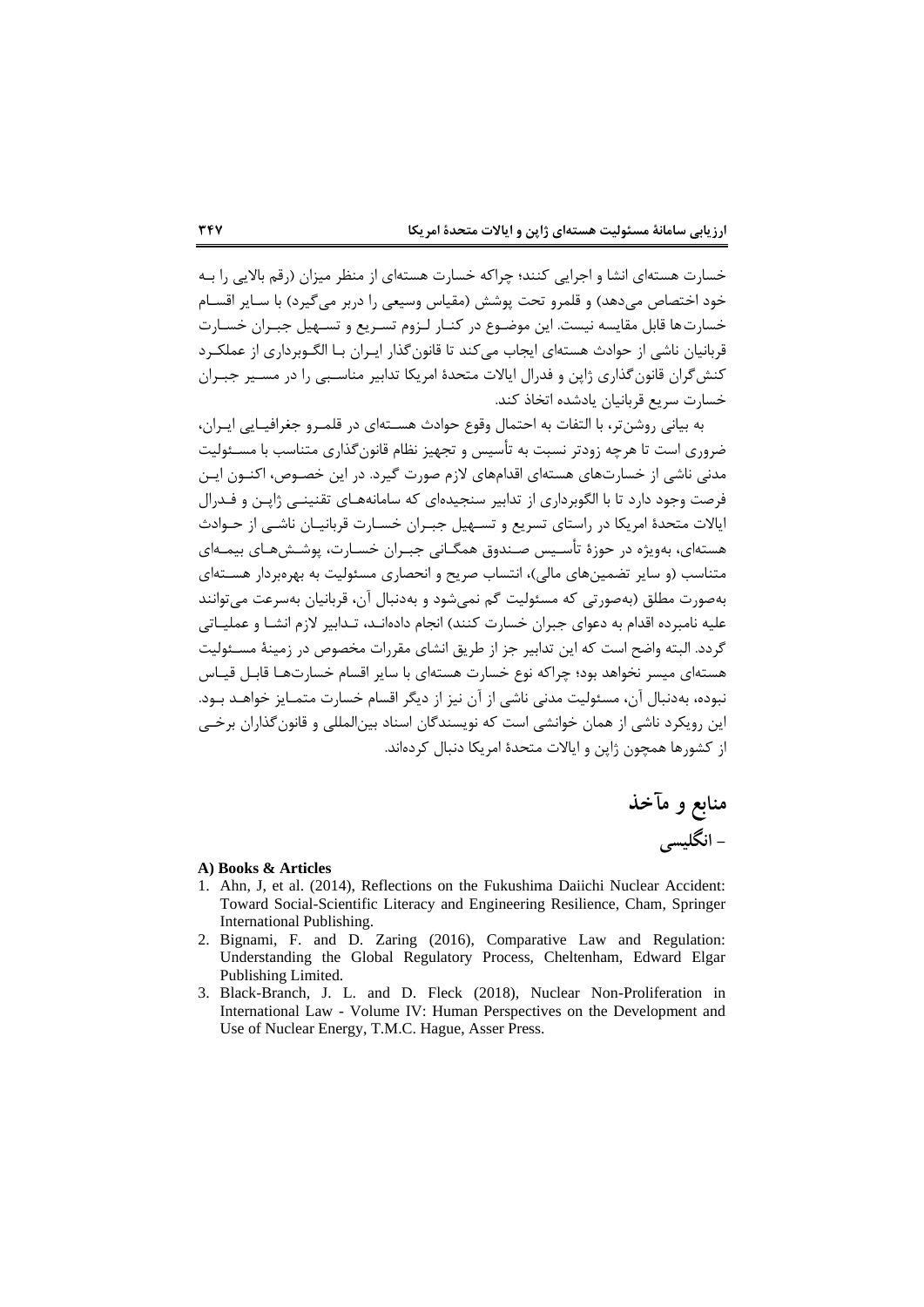- 4. Faure, -. and M. G. Faure (2016), Civil Liability and Financial Security for Offshore Oil and Gas Activities, New York, Cambridge University Press.
- 5. Heffron, R. J., Ashley, S. F., & Nuttall, W. J. (2016), "The global nuclear liability regime post Fukushima Daiichi." Progress in Nuclear Energy, 90. Pp. 1-10.
- 6. Lerner, K., & Tansman, E. (2013), "Making victims whole: Compensation of nuclear incident victims in Japan and the United States." NYUJ Legis. & Pub. Pol'y, 17. pp. 543-594.
- 7. Lvque, F. (2015), The Economics and Uncertainties of Nuclear Power, Cambridge, Cambridge University Press.
- 8. Majid, S. M., & Basir, S. M. (2019), "The Lessons Learnt from Japan? s Mechanisms to Compensate Victims of the Fukushima Daiichi Nuclear Accident." *International Journal of Asian Social Science*, 9(12). Pp. 752-764.
- 9. Majid, S. M., & Basir, S. M. (2019), "The Present and Future Prospects of Malaysias Atomic Energy Licensing Act 1984 (Act 304) on Nuclear Liability." *International Journal of Asian Social Science*, 9(12). Pp. 691-701.
- 10. McIntosh, S. (2016), "Nuclear Liability Laws." (No. *IAEA*-TECDOC-CD--1792 (PAPERS).
- 11. Mohan, M. P. R. (2015), Nuclear Energy and Liability in South Asia: Institutions, Legal Frameworks and Risk Assessment within SAARC, London, Springer India.
- 12. Morhard, R., & Ravi, S. (2012), "The Price-Anderson act and the role of congress in compensating victims after a catastrophic nuclear disaster." Biosecurity and bioterrorism: biodefense strategy, practice, and science, 10(4). pp. 340-345.
- 13. Nomura, T. "The japanese experience on compensation of nuclear damage caused by Fukushima accident," pp. 3-4. It is available at: https://www.jeli.gr.jp. (Accessed: 23 July, 2020).
- 14. Norio, O., Ye, T., Kajitani, Y., Shi, P., & Tatano, H. (2011), "The 2011 eastern Japan great earthquake disaster: Overview and comments." International Journal of Disaster Risk Science, 2(1). pp. 34-42.
- 15. Osaka, E. (2012), "Corporate liability, government liability, and the Fukushima nuclear disaster." Pac. Rim L. & Pol'y J., 21. pp. 433-459.
- 16. Shigemura, J. and R. K. Chhem (2015), Mental Health and Social Issues Following a Nuclear Accident: The Case of Fukushima, Springer Japan.
- 17. Vásquez-Maignan, X. (2011), "Fukushima: liability and compensation." NEA News, *29*(2). pp. 9-11.
- 18. Weitzdörfer, J. (2014), Liability for nuclear damages under Japanese law: key legal problems arising from the Fukushima Daiichi nuclear accident. In Asia-Pacific disaster management, pp. 119-138, Springer, Berlin, Heidelberg.

#### **B) Websites**

19. *https://www.oecd-nea.org/law/nlparis\_conv.html* (Accessed: 22 April, 2019)

20. *https://www.oecd-nea.org/law/brussels-supplementary-convention.html*